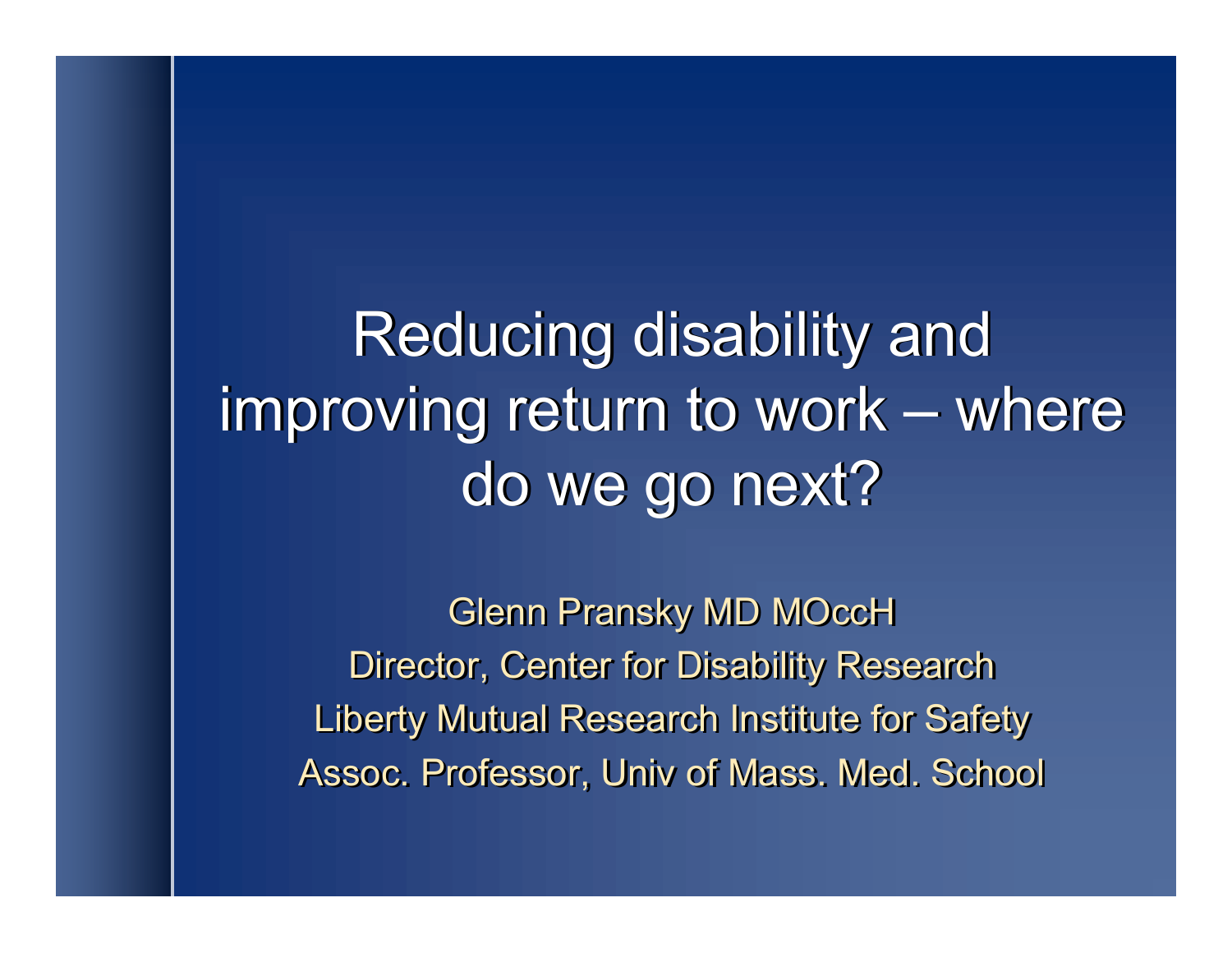# Today…

■ Who are disabled and not working? ■ What has been done about it? **Nhat are the results?** ■ What could we do better? **Nhere could we go in the future?** 

> Focus - People who have worked in Focus - People who have worked in the past and are now out of work the past and are now out of work

> WC - Low back pain - applicable to WC - Low back pain - applicable to other disabling problems other disabling problems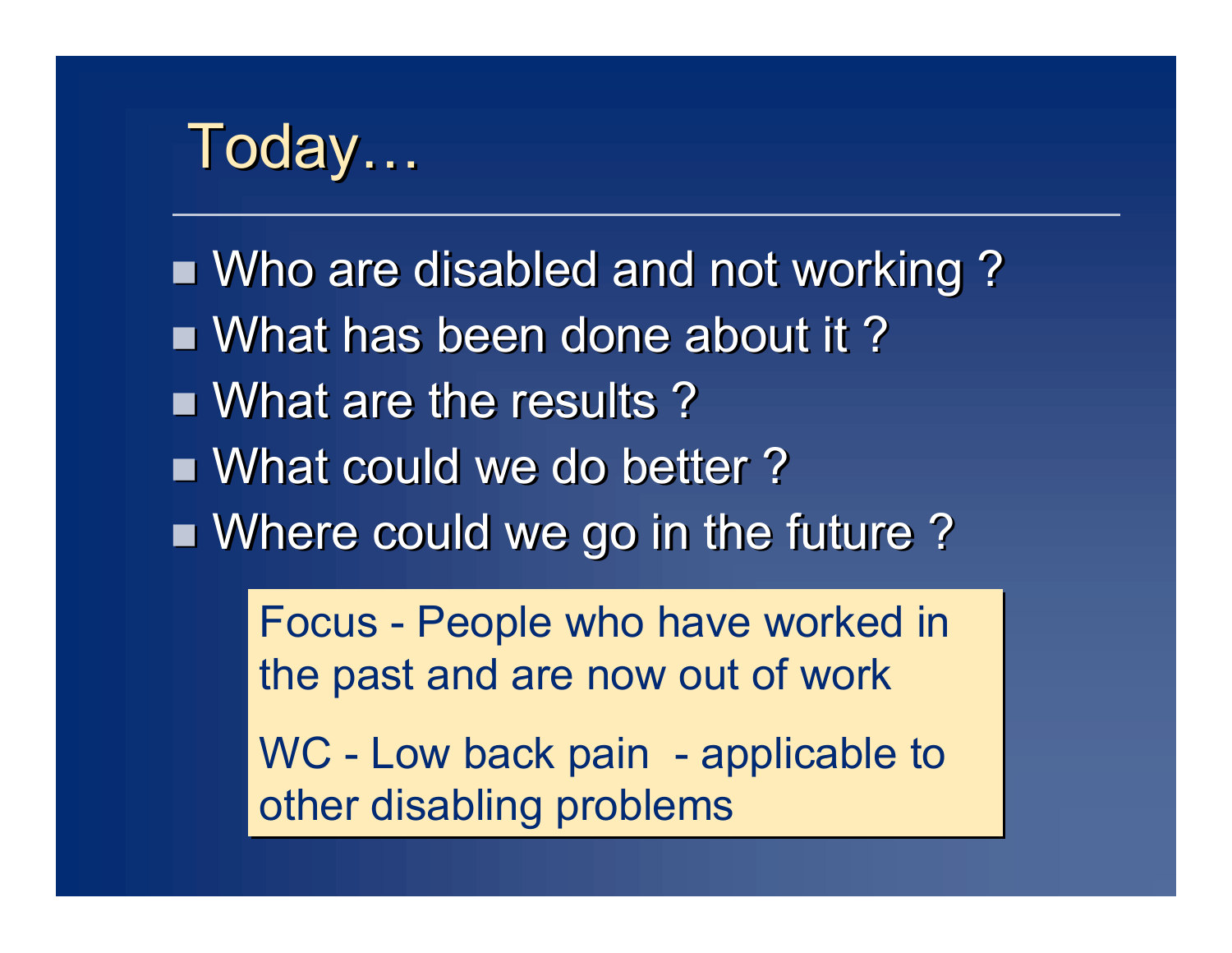# Why focus on MSD's??

■ Annual total cost of MSD's in Canada = \$17.8B Canada = \$17.8B ■ Second only to cardiovascular disease n Of 95,000 WSIB claims, 72% MSD n Of 95,000 WSIB claims, 72% MSD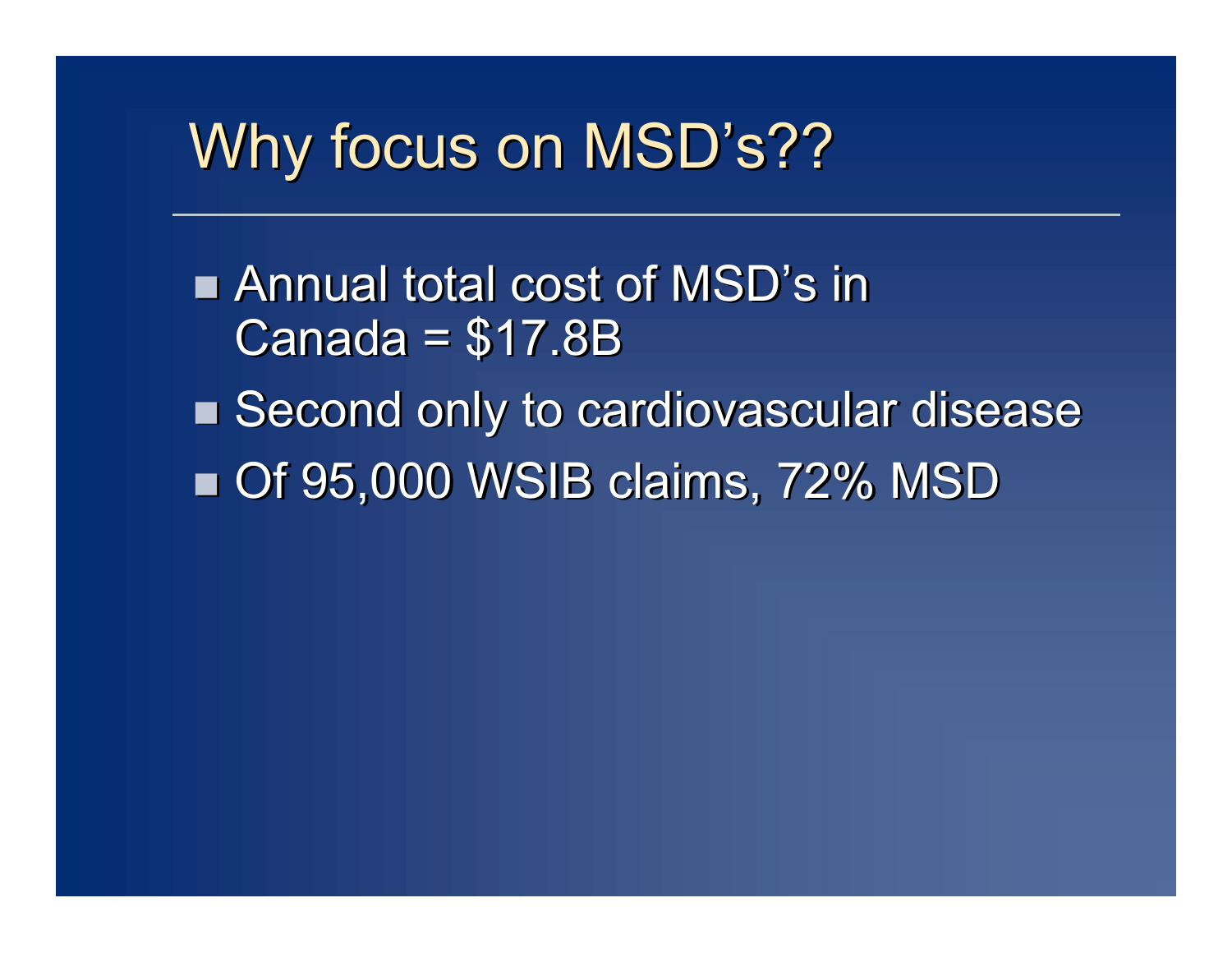## Back pain: Persistent but not disabling Back pain: Persistent but not disabling (Vingard E, *Spine*, 2002, 2159) (Vingard E, *Spine*, 2002, 2159)

■ 17,000 Swedes age 18-60, followed to identify those with onset of LBP severe identify those with onset of LBP severe enough to require treatment (5%) enough to require treatment (5%)

- Course: 3 month improvement, then plateau through 24 months (pain / funct) plateau through 24 months (pain / funct)
- 70% never lost a day from work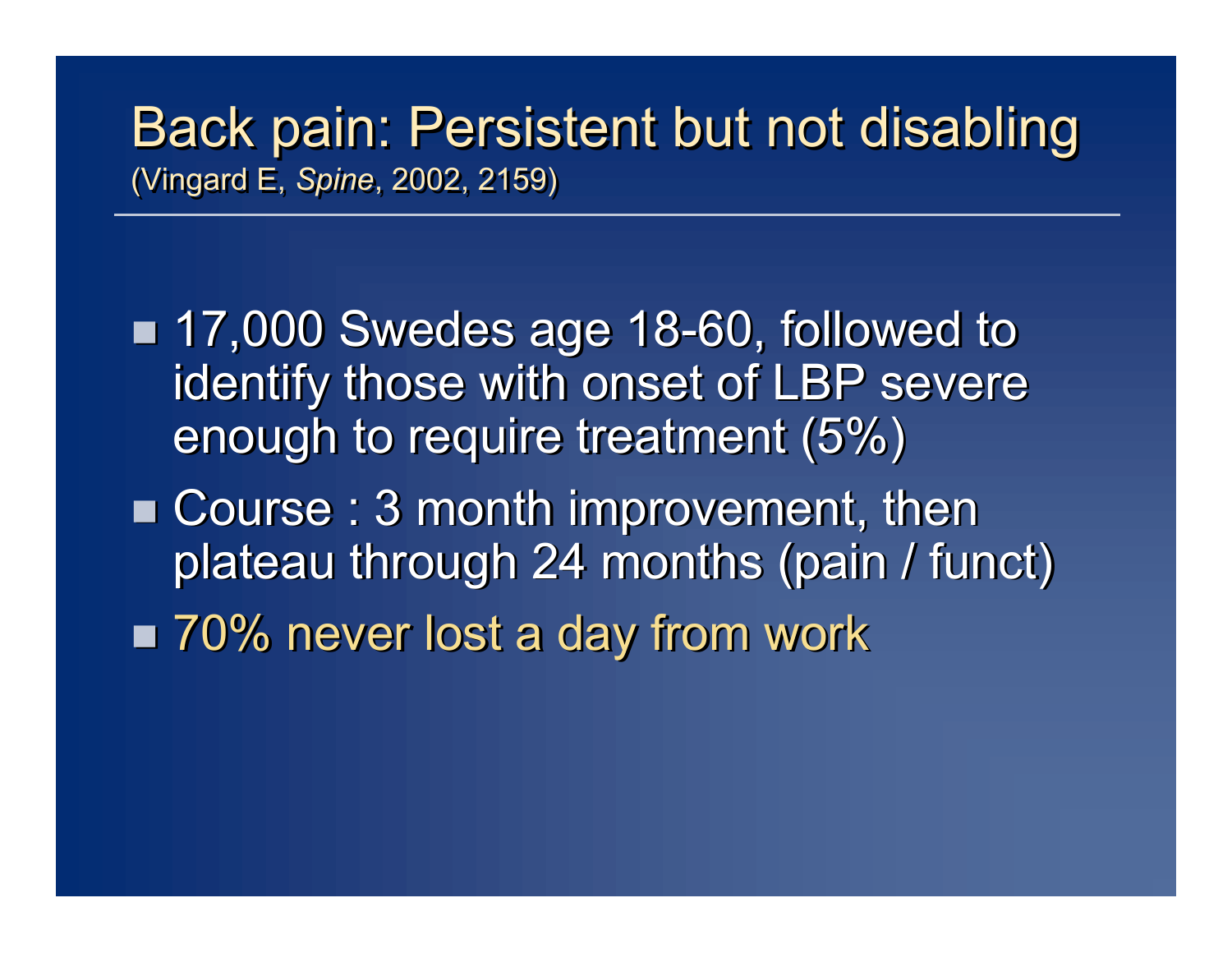# Disability Prevalence, Selected Countries Disability Prevalence, Selected Countries (1991) (1991)

|                       | <b>Self-Reported</b><br>Disability (%) | <60 yo and<br>receiving disability<br>pension (%) |
|-----------------------|----------------------------------------|---------------------------------------------------|
| <b>United Kingdom</b> | 12                                     | $\overline{2.8}$                                  |
| <b>Netherlands</b>    | 12                                     | 6.4                                               |
| France                | 10                                     | 4.4                                               |
| Germany               | 13                                     | 4.5                                               |
| <b>United States</b>  | 12 <sub>2</sub>                        | 3.4                                               |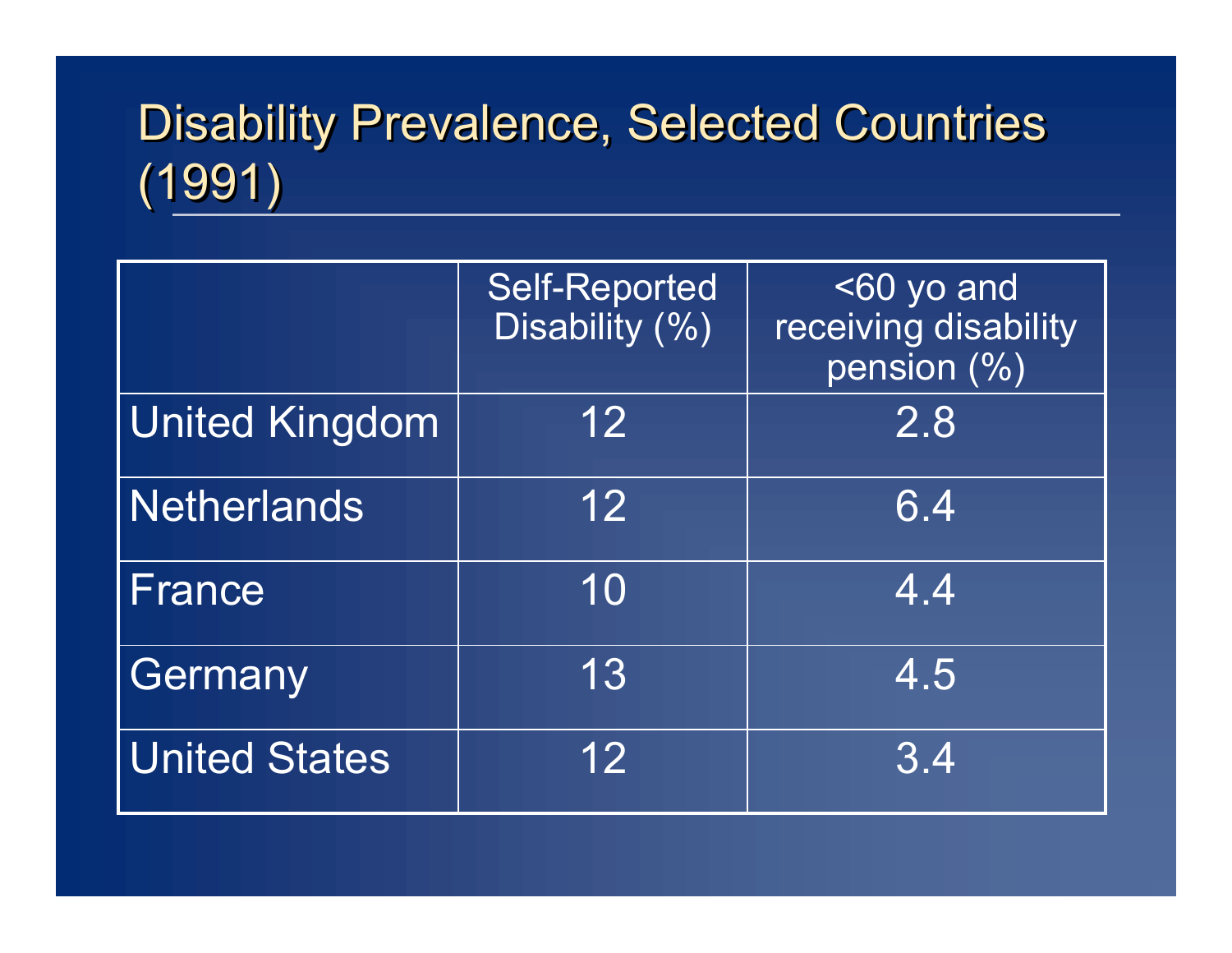# The origins of work disability The origins of work disability

(Waddell and Aylward, *Royal Soc. Of Med*., 2002) (Waddell and Aylward, *Royal Soc. Of Med*., 2002)

## **Najor differentiators:**

- Available cash benefits Available cash benefits
- Economic context Economic context
- Acceptable disabling conditions Acceptable disabling conditions
- Culture around return to work Culture around return to work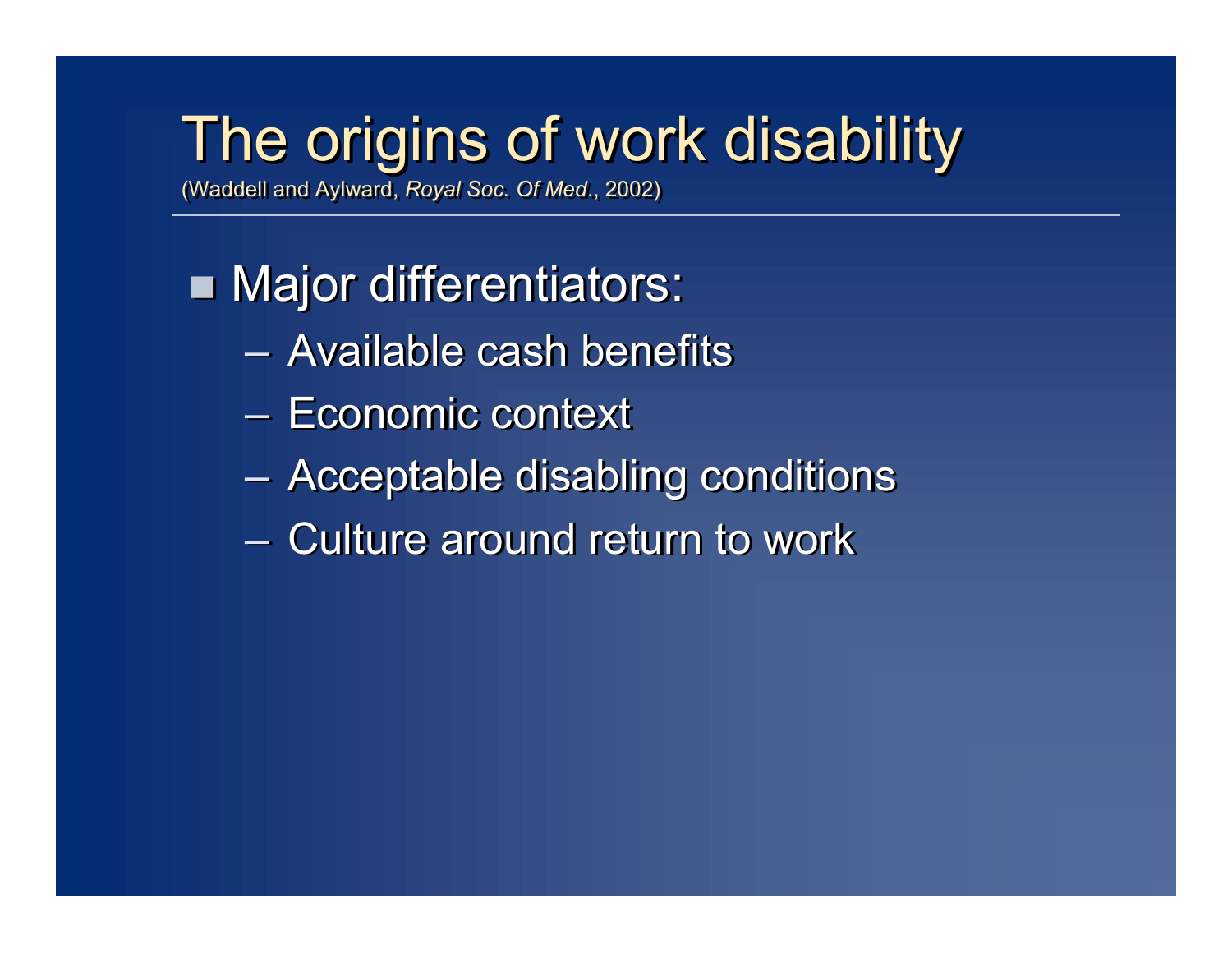## Trends over the last 20 years

- **Escalating rates of work disability**
- **n** "The single greatest social security problem in the developed world is the increasing number the developed world is the increasing number of persons under age 55 transitioning to long-of persons under age 55 transitioning to longterm disability due to health problems." Waddell, 2004 2004

**NC: Fewer injuries - more disability**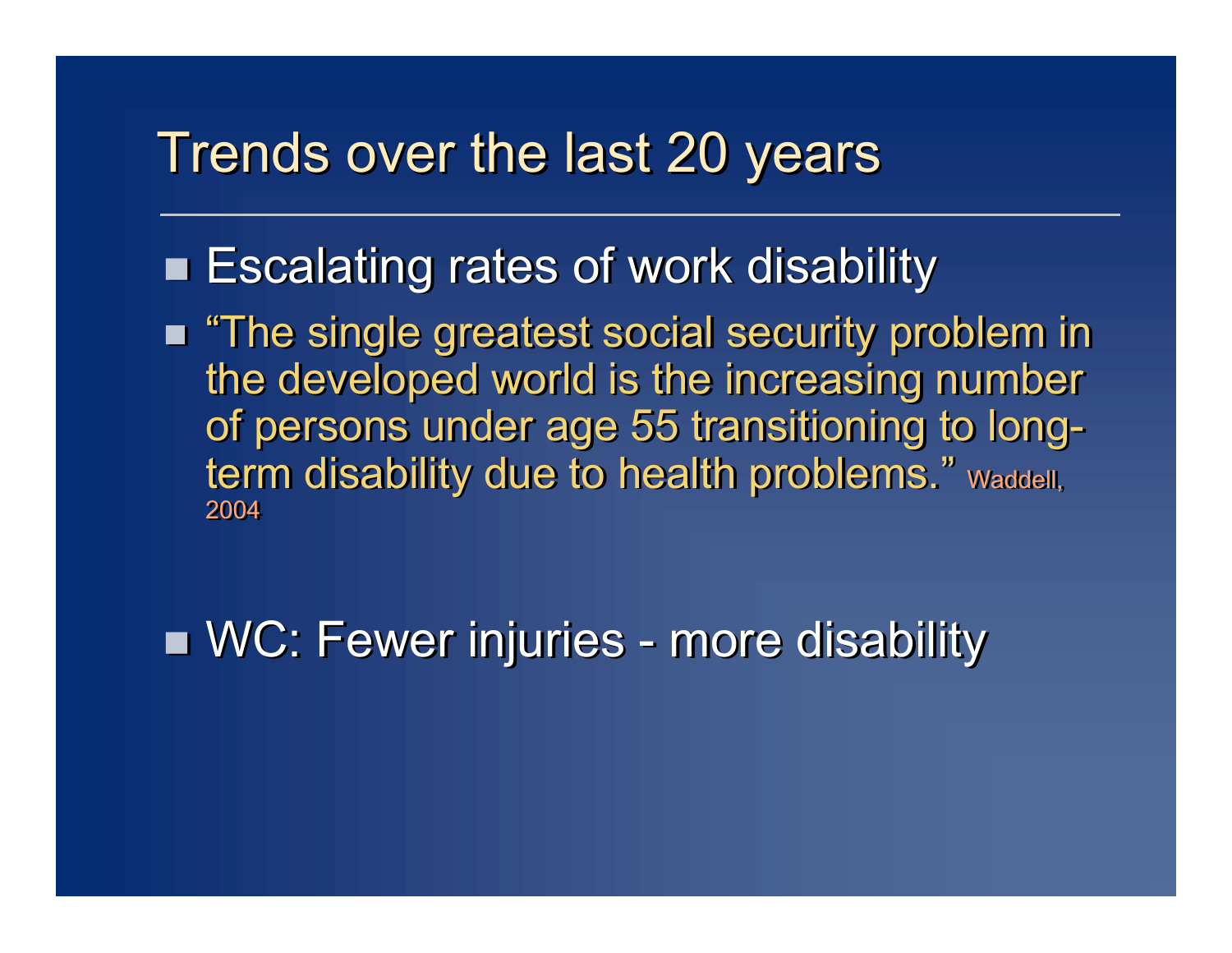# The primary response: more medical The primary response: more medical treatment treatment

 $\blacksquare$  Medical = 57% of claims cost – 3-fold increase in cost per claim over – 3-fold increase in cost per claim over 10 years 10 years  $\blacksquare$  WC CPI (11%) > Med CPI (8%) in the US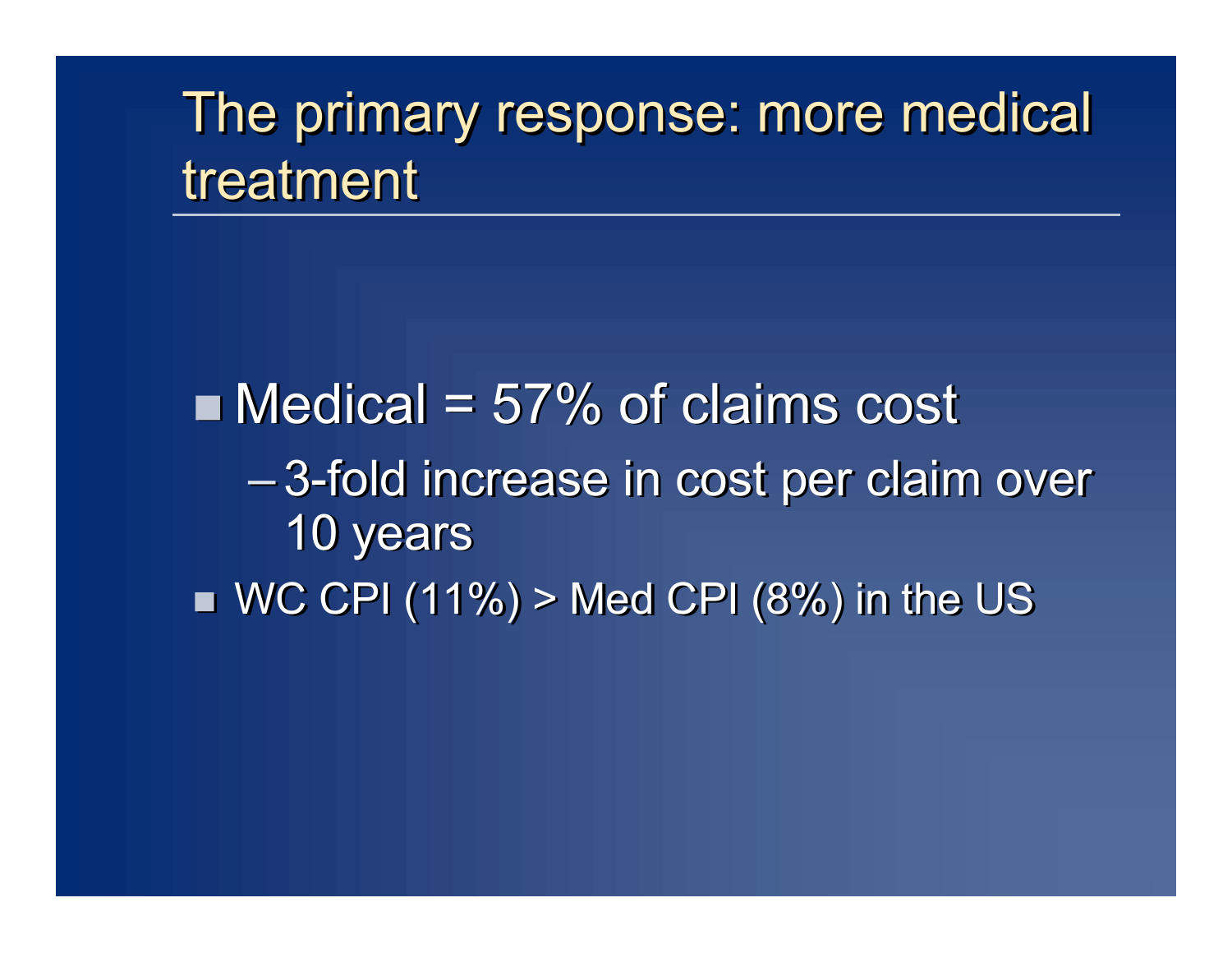# Manipulation (Mior, *Clin J Pain*, 2001)

■ Slight advantage over placebo – not over other effective Rx - only shortterm/acute (<6 wks. Rx) term/acute (<6 wks. Rx)

**n Problems – belief system, dependence** – direct conflict with self-management – direct conflict with self-management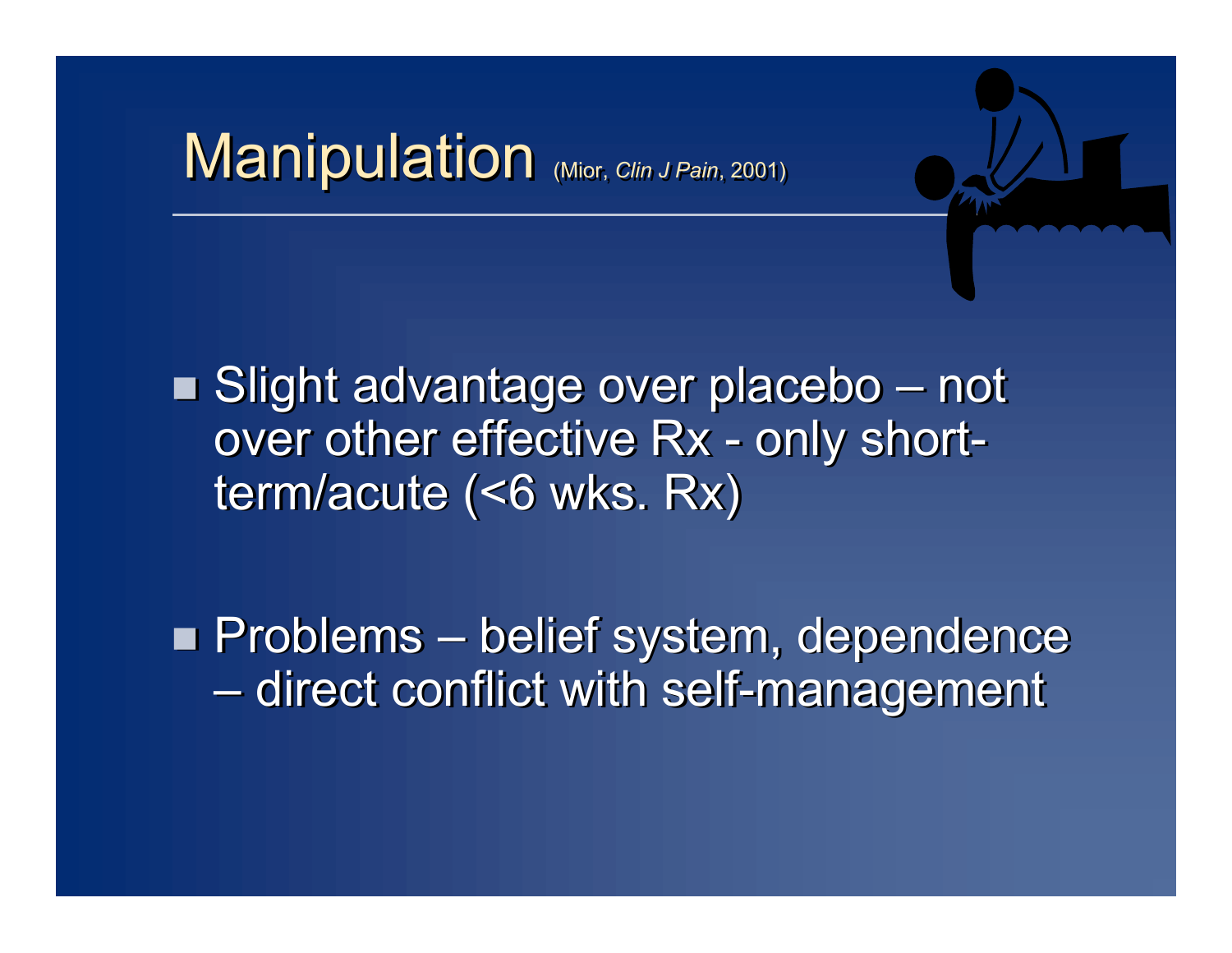# **Opioids** (Fanciullo, G., Spine, 2002)

■ Recent ↑ in usage and dose – Treat chronic back pain just like cancer – Treat chronic back pain just like cancer – 35% acute LBP in one study – 35% acute LBP in one study  $\rm_{v}$  Typical pain reduction only 30% in chronic treatment (Turk, *Clin J Pain*, 2002) chronic treatment (Turk, *Clin J Pain*, 2002)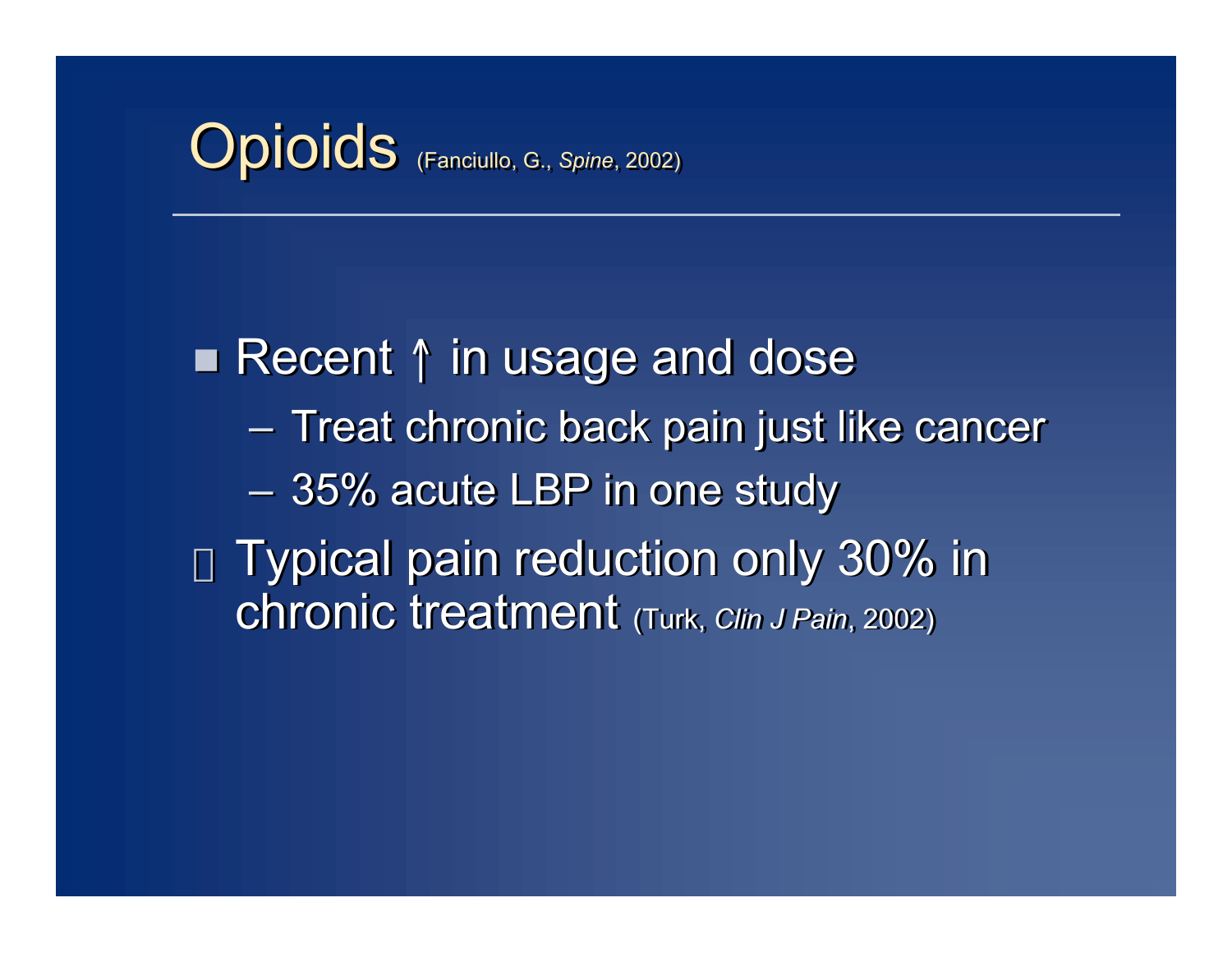## High-dose oral narcotics in WC High-dose oral narcotics in WC (> 80 mg/d MEq) (> 80 mg/d MEq)

 $_{\rm v}$  >10% iatrogenic addiction  $_{\rm v}$  >20% of all work-related deaths in WA state in 1999 – 2004 (Franklin et al AJIM 2005) state in 1999 – 2004 (Franklin et al AJIM 2005)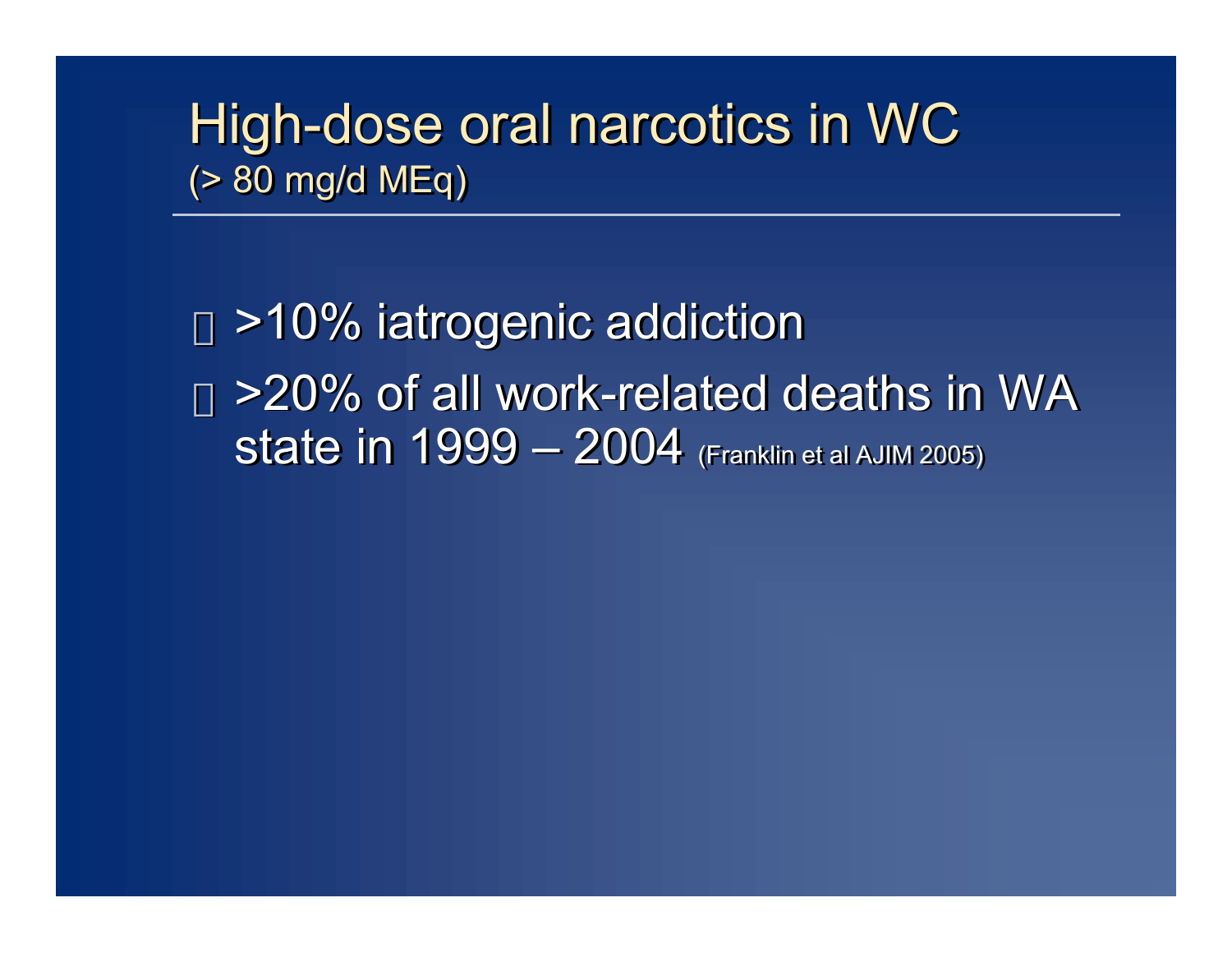# Despite evidence that …

- **No recent medical innovation has had a** significant impact on work disability significant impact on work disability
- **n Most are unhelpful, or actually prolong** time away from work time away from work
- **Even those that seemed promising for** RTW in early studies failed to RTW in early studies failed to generalize sinclair et al, ECC study, Spine, 1997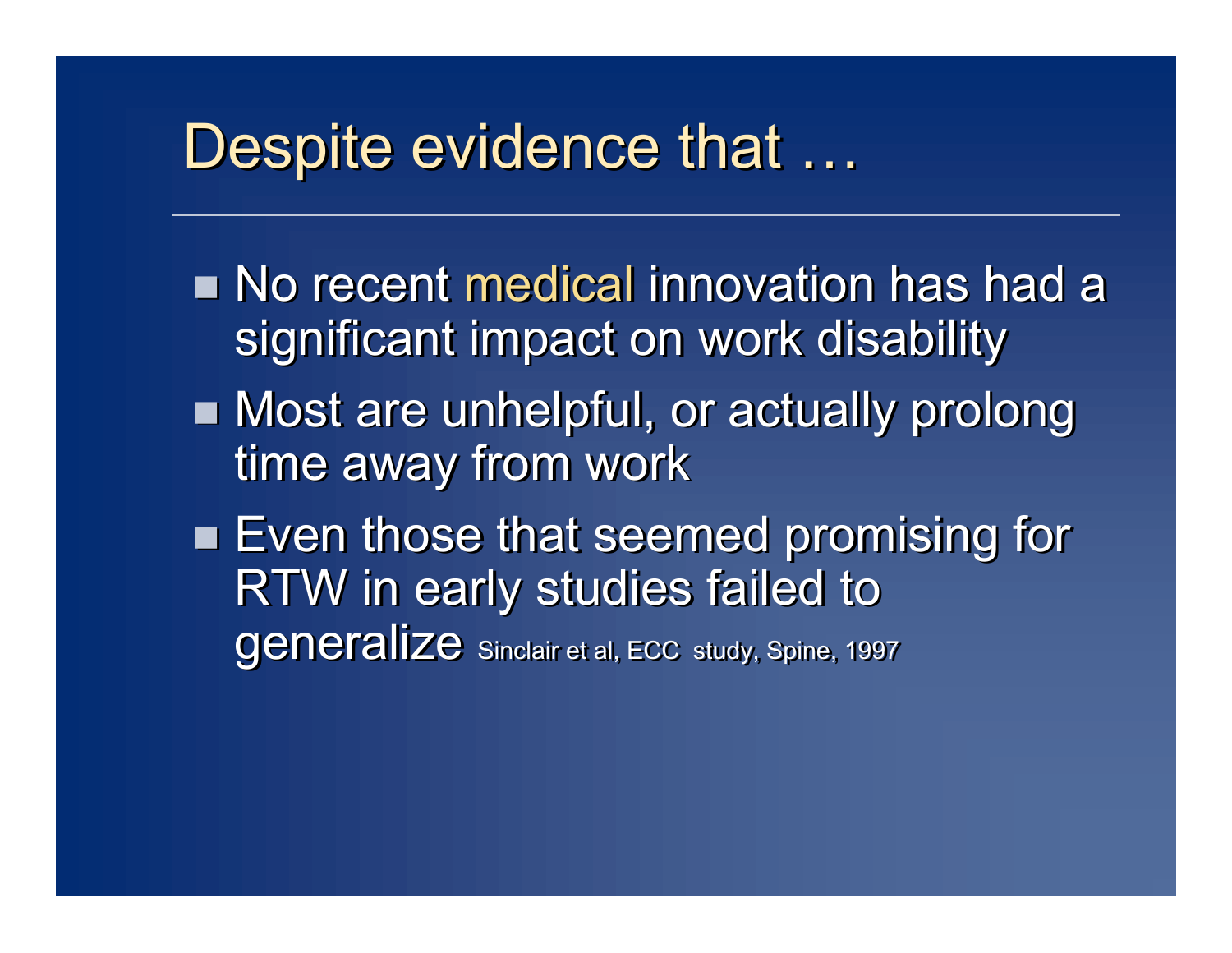What drives unhelpful medical What drives unhelpful medical interventions? interventions?

**n** Provider myopia

- Any clinical benefit is ample justification Any clinical benefit is ample justification
- Over-generalization of indications Over-generalization of indications
- Belief systems that parallel patients' Belief systems that parallel patients' misconceptions misconceptions
- 'Allegiance' to patient requests 'Allegiance' to patient requests

Dersh, Polatin, Leeman and Gatchel, Jour Occ Rehab, Dec 2004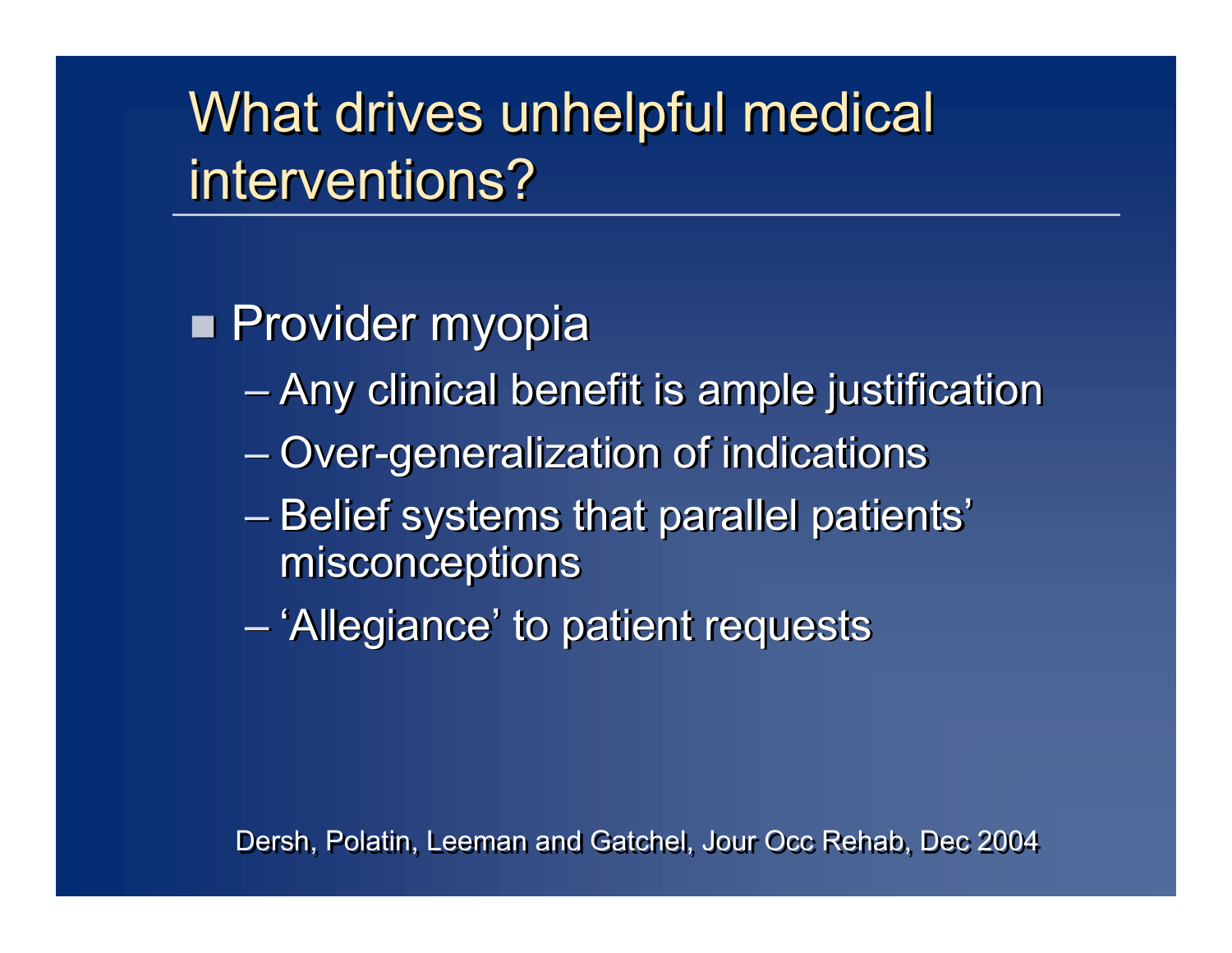Other factors driving unhelpful Other factors driving unhelpful medical interventions medical interventions

n Irrational economic models n Irrational economic models

- Absence of limiting market forces (shared consumer burden, prior proof (shared consumer burden, prior proof of concept, pay for performance…) of concept, pay for performance…)
- n Failure based rewards (sickness n Failure based rewards (sickness demonstration = more benefits) demonstration = more benefits)

n Adulterated consumerism n Adulterated consumerism

– DTC advertising, lay misinformation – DTC advertising, lay misinformation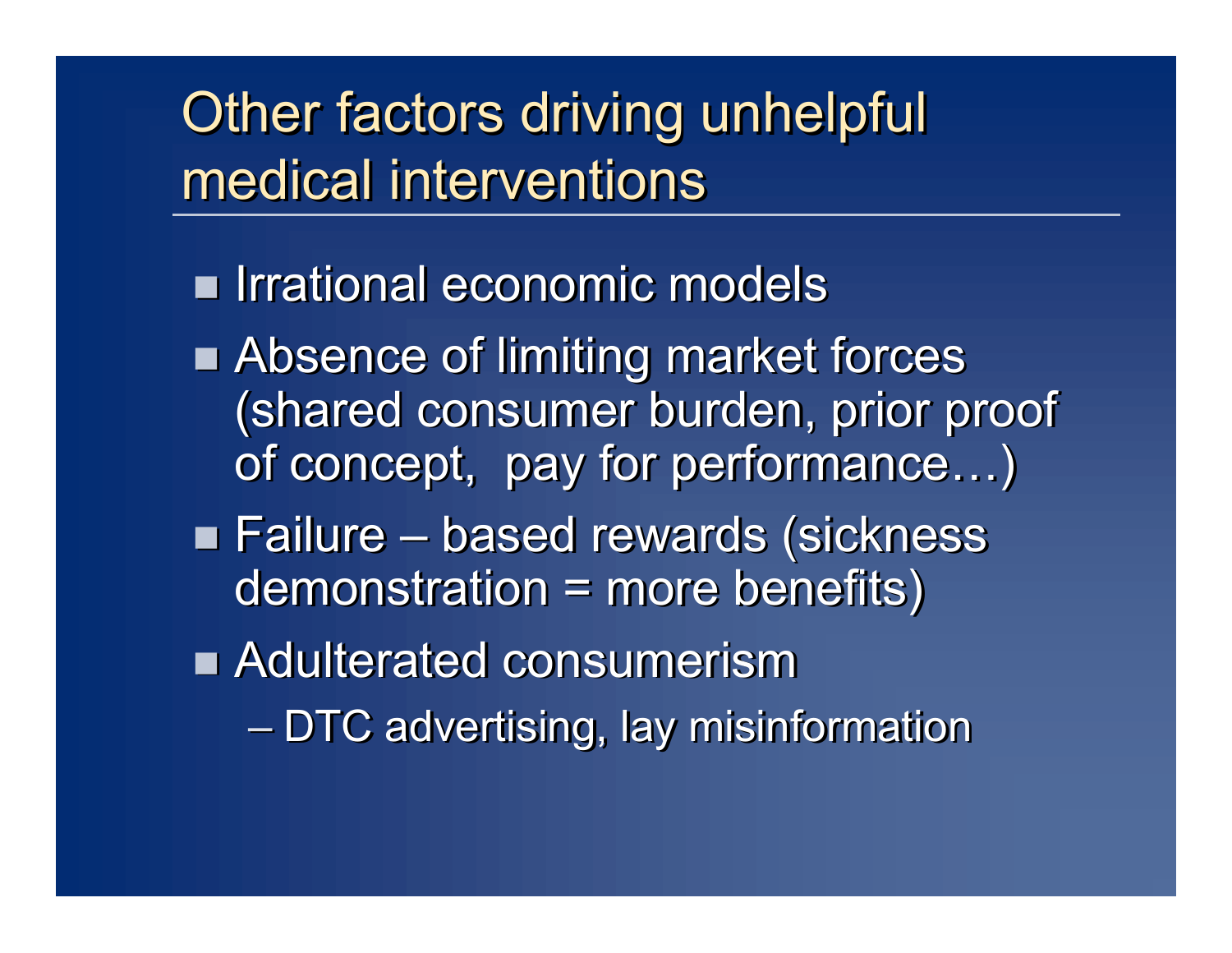## Misinformation in the Media Misinformation in the Media (Schoene, 2003) (Schoene, 2003)

- 100 national press articles **Example 1 LBP usually depicted as** chronic/catastrophic chronic/catastrophic
- Experimental treatments \_ effective effective
- Case report > group experience experience

**E** Few emphasized a nonmedical approach medical approach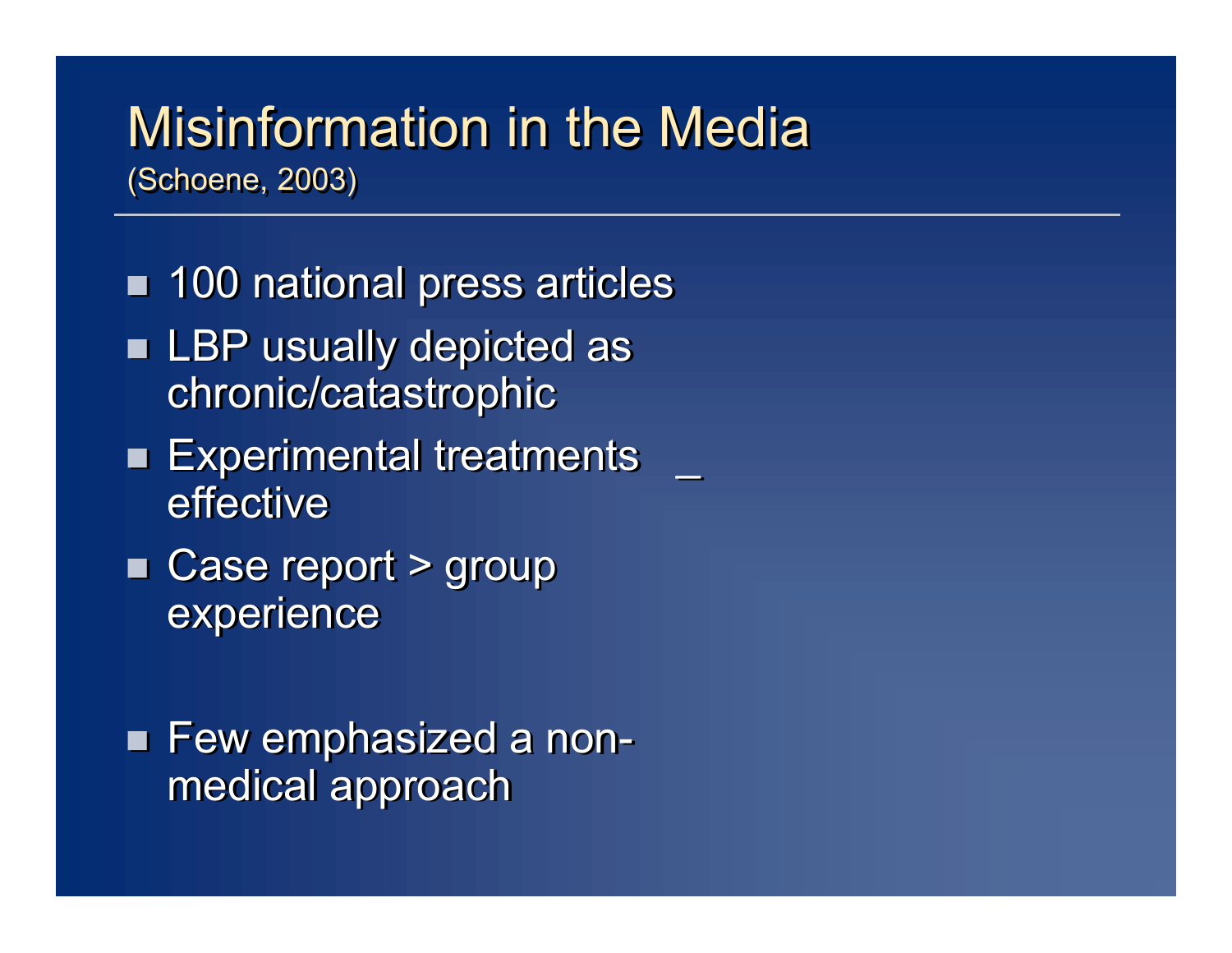These problems are inherent and These problems are inherent and persistent features of many health persistent features of many health care systems, not just WC. care systems, not just WC.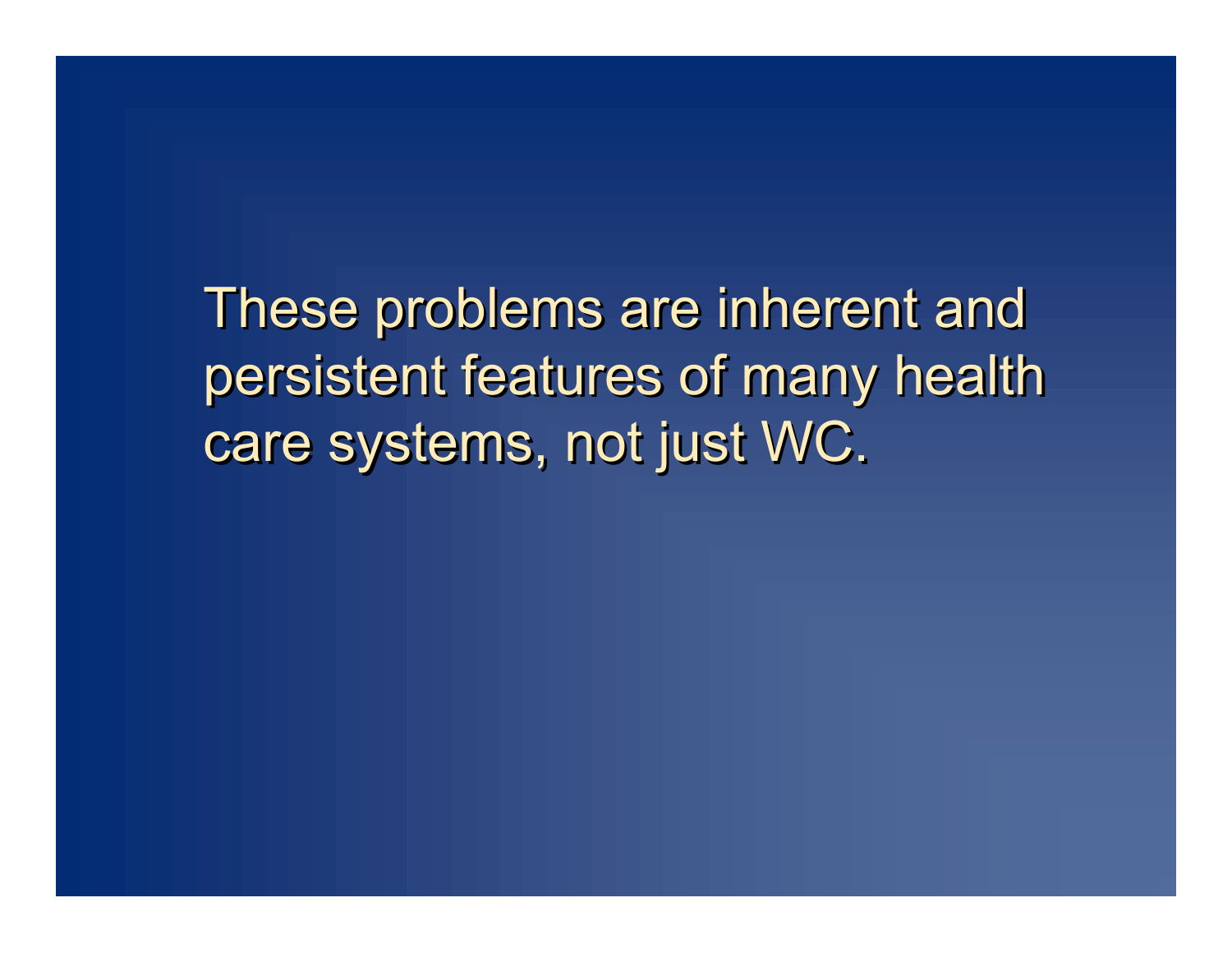# Evolving perspectives on RTW

■ 1920s -Medical determinism **n Post WW2 - Physical rehabilitation** –Objective end-points, static measures ■ 1980s -Vocational rehab / Human Rights Act

■ Economic, cultural, social analyses ■ 1992 -Biopsychosocial model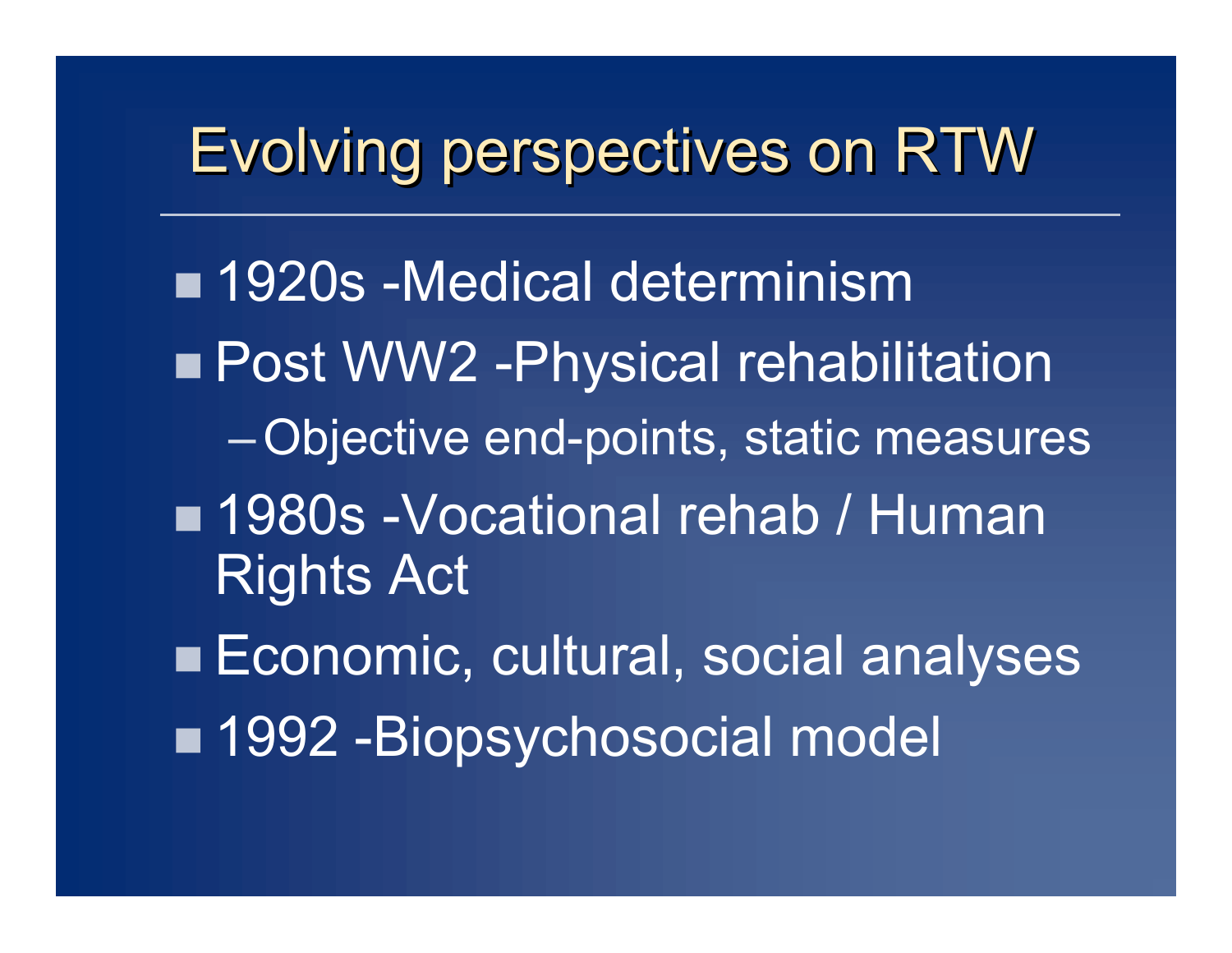## Exciting new theories about RTW

**n State of change model (Prochaska - Franche)** – Self-efficacy, expectations, decisional balance – Self-efficacy, expectations, decisional balance **n Adaptational model (Shaw)** – Both worker and workplace (others as well) – Both worker and workplace (others as well) – Focus on RTW process, disability > diagnosis – Focus on RTW process, disability > diagnosis **RTW as negotiated process (Clarke)** – Key interaction: worker – employer communication – Key interaction: worker – employer communication – External expertise secondary – External expertise secondary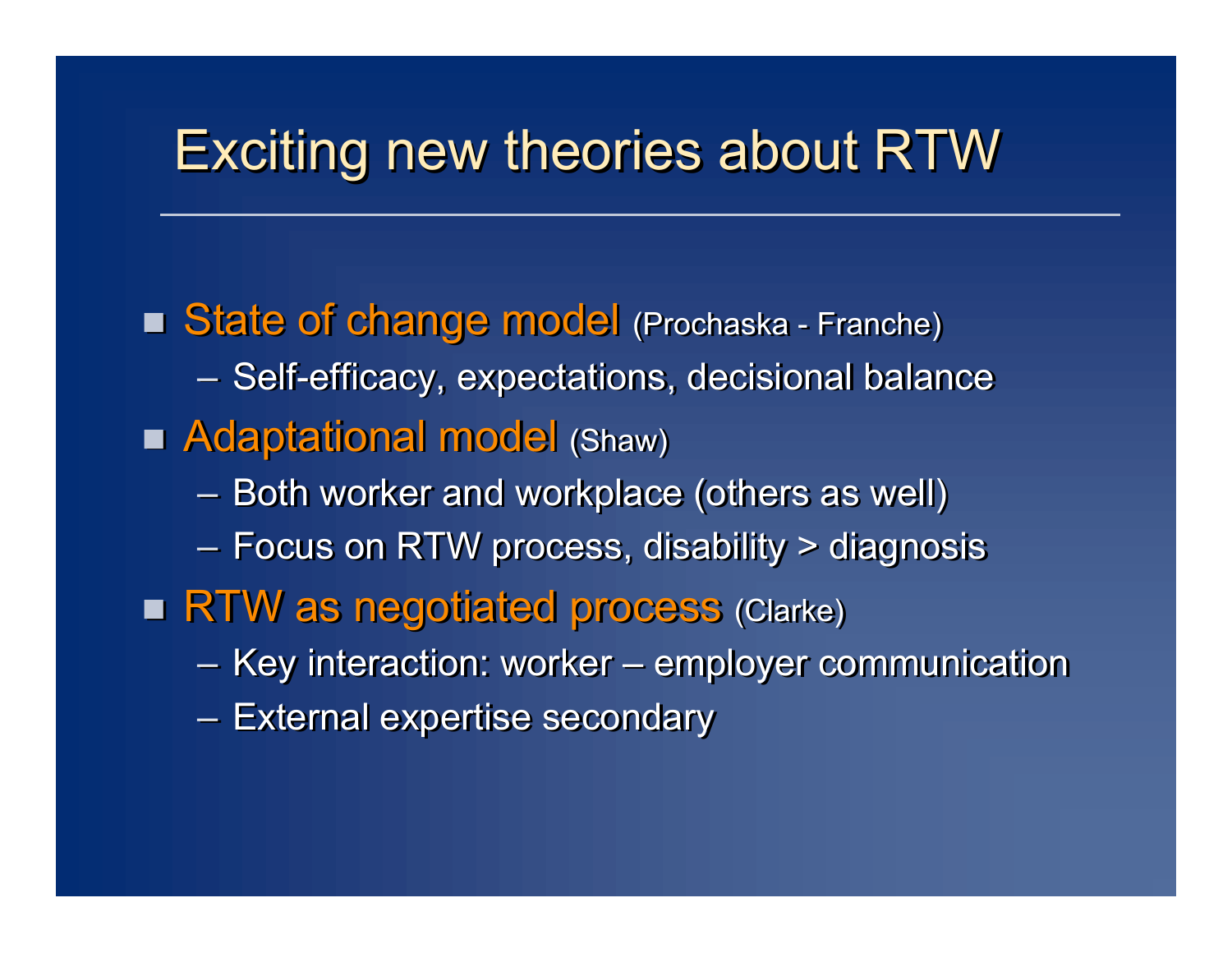# Evidence on RTW (Franche et al 2005)

**n** early contact with worker, **u** work accommodation offer, ■ contact between healthcare provider and workplace, and workplace, **Example 20 Figure 10 Figure 11: En 11: En 11: En 11: En 11: En 11: En 11: En 11: En 11: En 11: En 11: En 11: En 11: En 11: En 11: En 11: En 11: En 11: En 11: En 11: En 11: En 11: En 11: En 11: En 11: En 11: En 11: En 11: n** presence of RTW coordinator, **n labor-management cooperation.**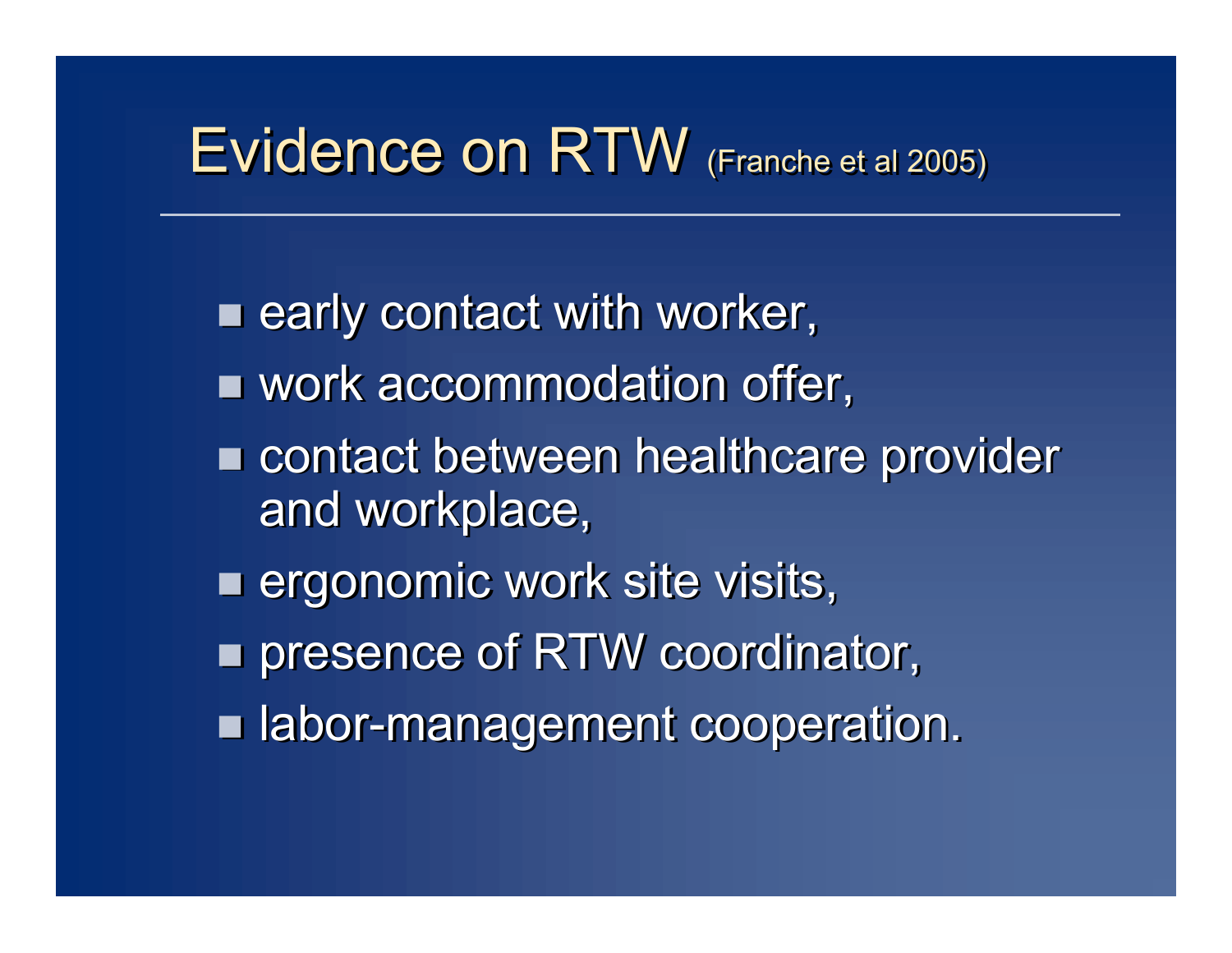Effective inter-stakeholder Effective inter-stakeholder communication is at the communication is at the core of each successful core of each successful program. program.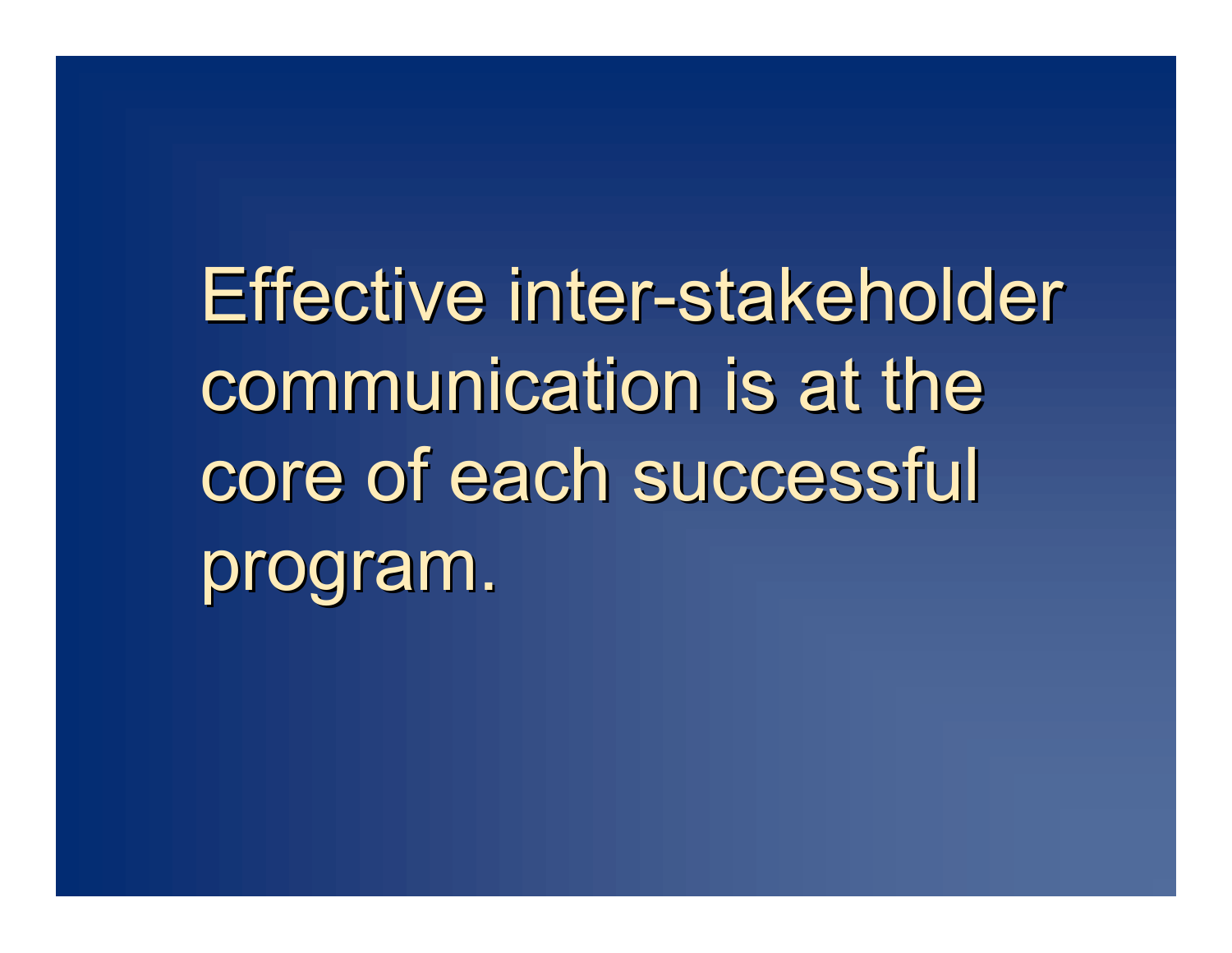Many innovative programs Many innovative programs fully resolve medical issues fully resolve medical issues early on – with simultaneous early on – with simultaneous linked but separate treatment linked but separate treatment of disability. of disability.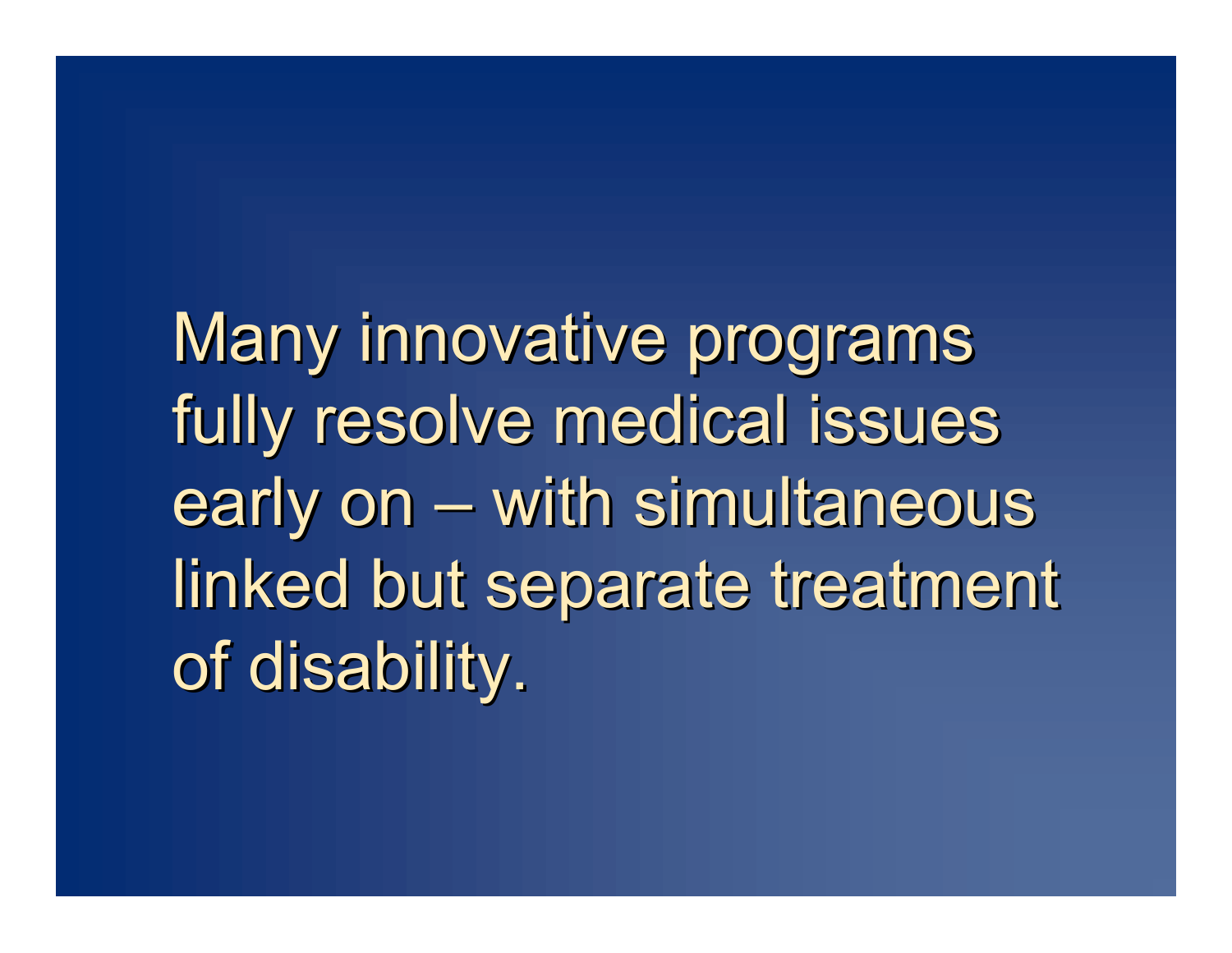# Resolve medical issues

■ Indahl Study - subacute LBP (Spine, 1995) – Medical issues resolved on day 1 – multiple tests and exams – Uniform advice: avoid back fibrosis  $-$  2X RTW at 1-yr f/u

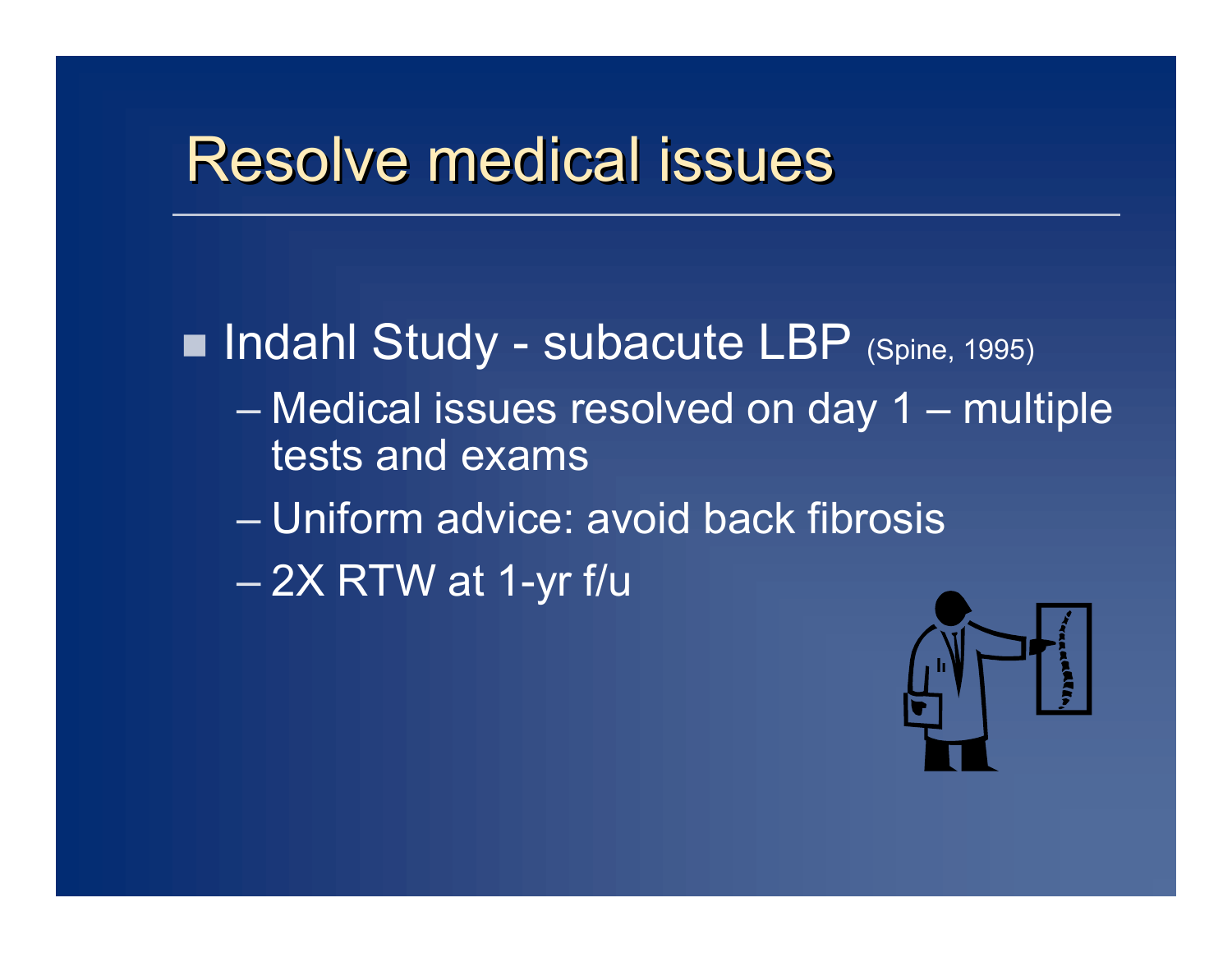# Sherbrook program Sherbrook program

(Loisel, 1998) (Loisel, 1998)

 $\blacksquare$  > 8 wks disability **Disability treated separately Early RTW in any capacity** (concurrent with rx / rehab) Results: RTW 2.4 X faster, - less pain, disability, reinjury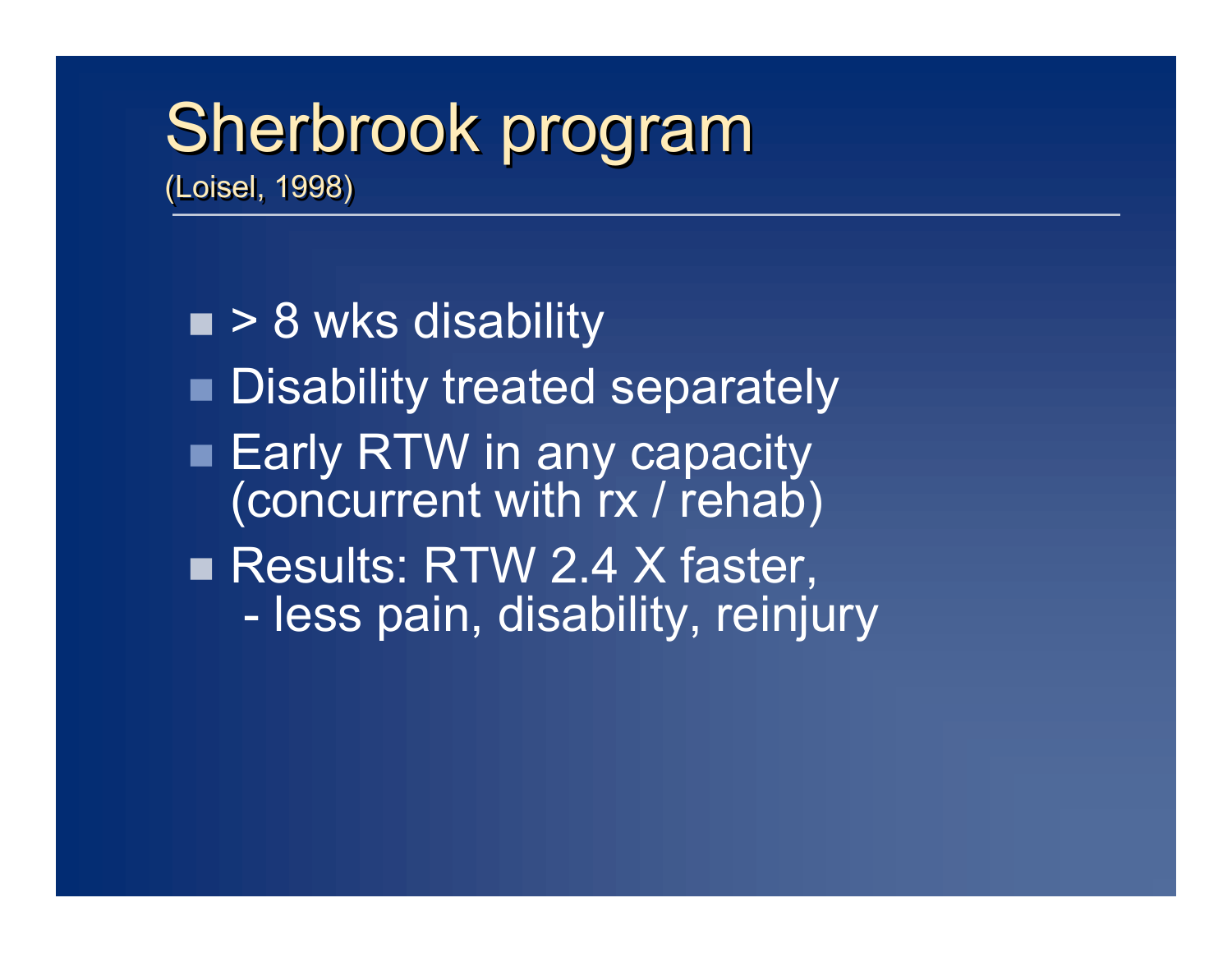**n These programs are excellent but** expensive, require expertise. expensive, require expertise. **How about more acute cases?** ■ Can we change typical practice? ■ Perhaps……

- PGAP Program (Sullivan et al) PGAP Program (Sullivan et al)
- Enhanced ergo intervention (Anema and Enhanced ergo intervention (Anema and Steenstra) Steenstra)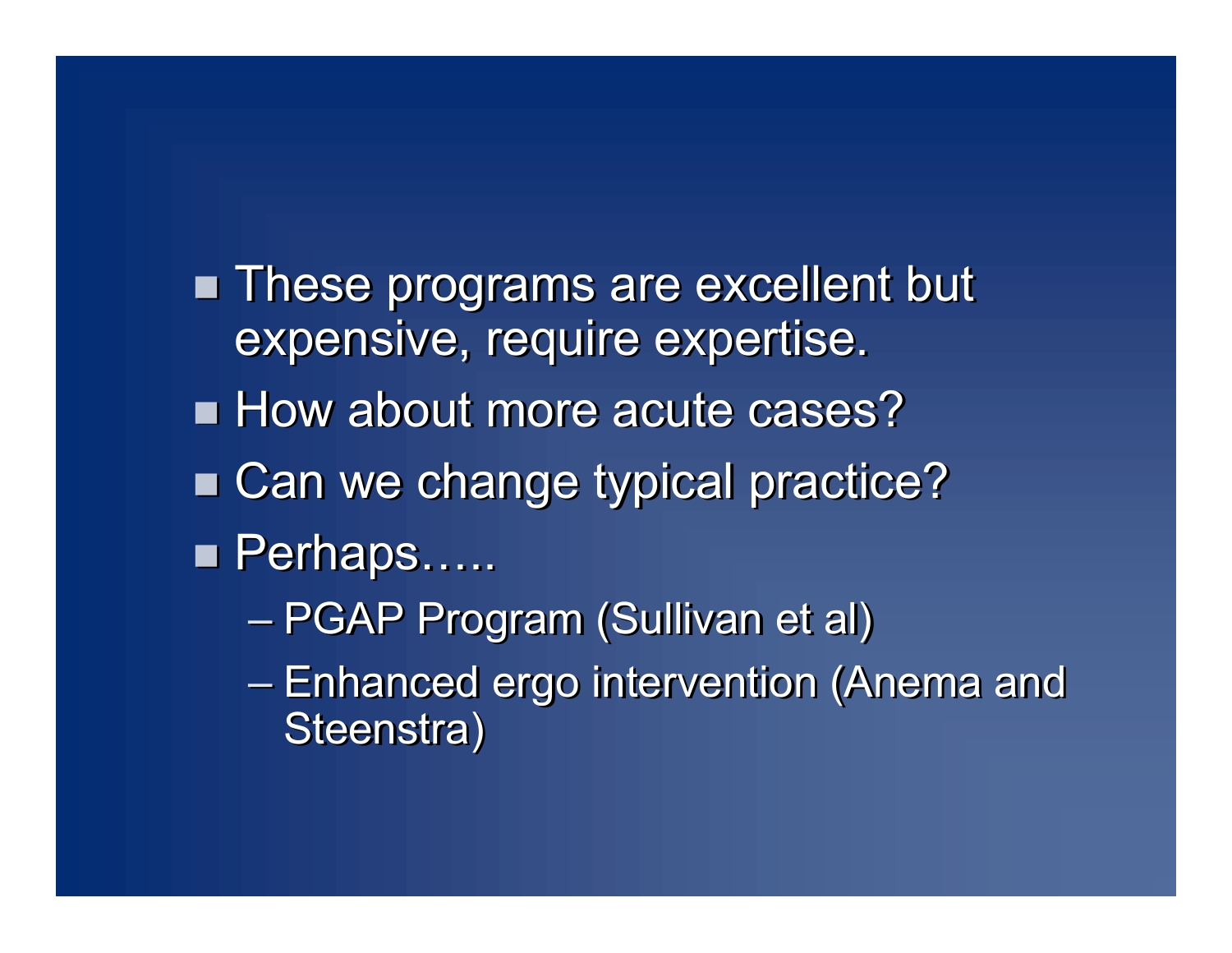Psychosocial and behavioral issues Psychosocial and behavioral issues in community practice in community practice

■ Simple cognitive / behavioral rx early – Trained PT / nurses? – Trained PT / nurses? – Focus on short-term goals of RTW – Focus on short-term goals of RTW

**n Psychiatric labels not helpful for** treatment or for insurance treatment or for insurance

**Recognize importance of both internal** and external factors and external factors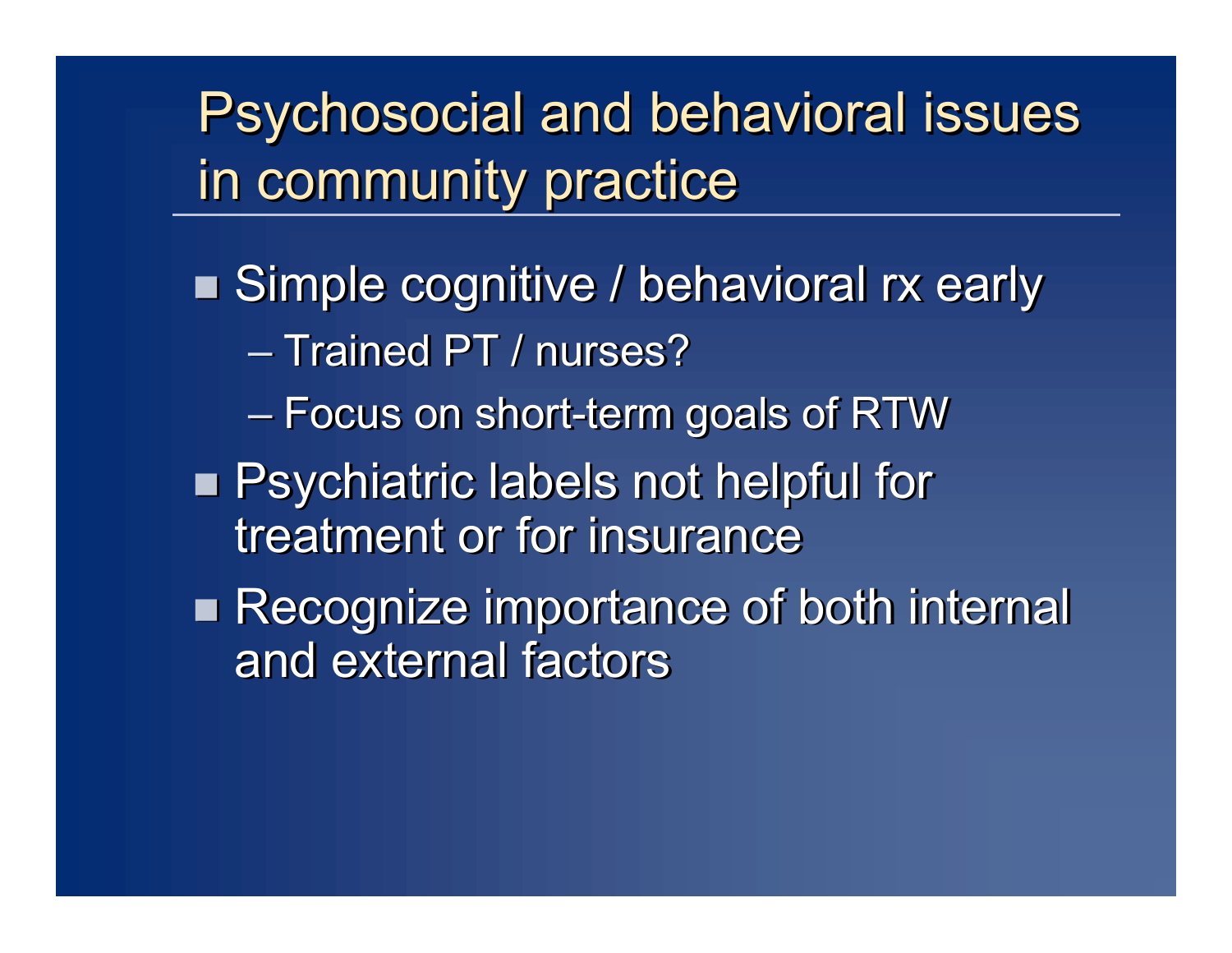# Psychosocial Risk Factors for Work Psychosocial Risk Factors for Work Disability Disability

- n **Type 1 Risk Factors** n **Type 2 Risk Factors**
- **1. Pain severity Pain severity**
- **2. Perceived limitations Perceived limitations**
- **3. Pain catastrophizing**
- **4. Fear of pain/re-injury**
- **5. Depression**
- **6.** Attitudes, motivation

- **1. Work Stress**
- **2. Support**
- **3. Workplace conflict orkplace conflict**
- **4. Workplace relations orkplace relations**
- **5. Employer attitudes**
- **6. Lack of autonom Lack of autonomy**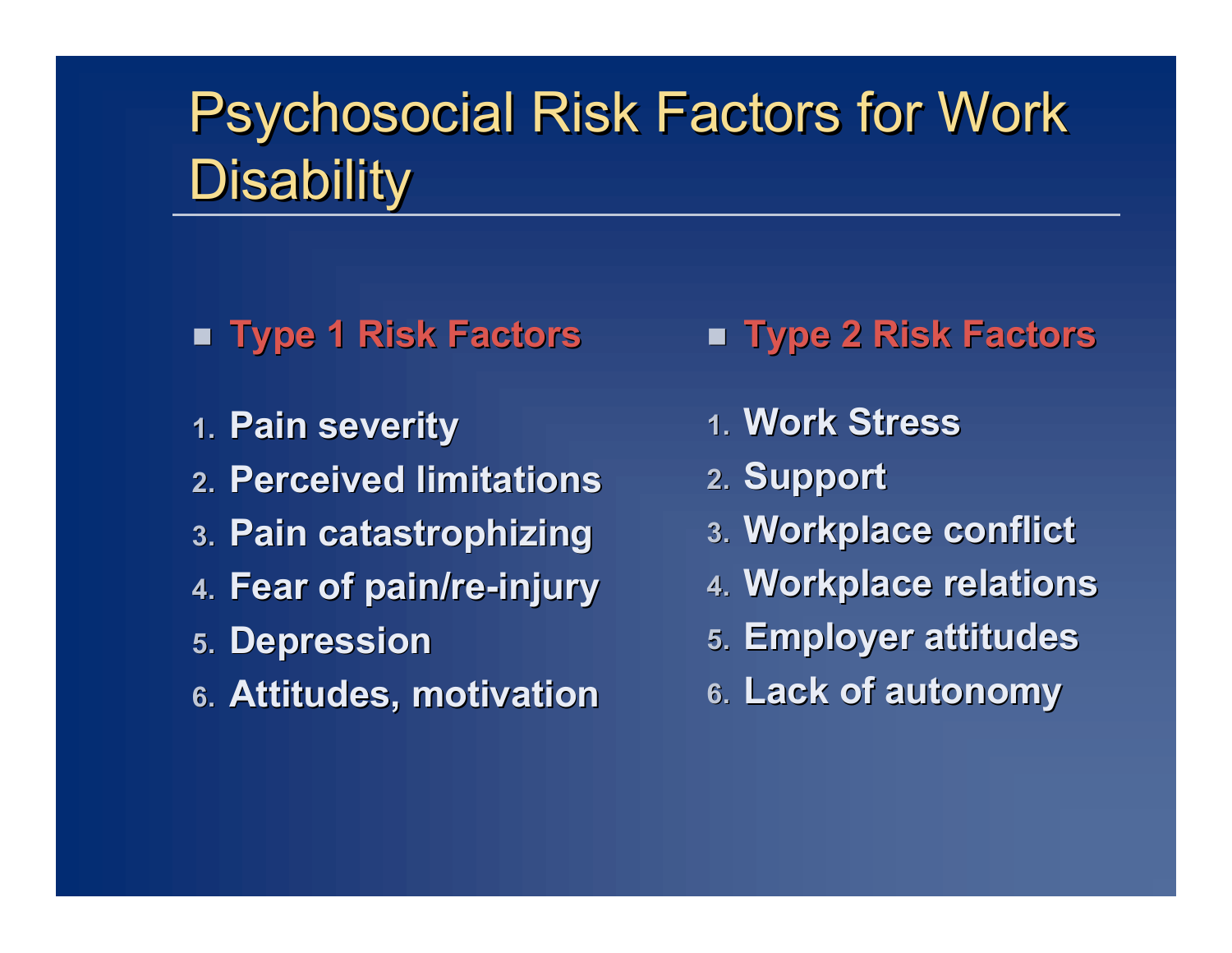# Employer Immediate Response Employer Immediate Response

Shaw, Pransky and McLellan Shaw, Pransky and McLellan

- **n** Theory: Prevent disability through improved employer responses to report of injury
- **Purpose: Design, test and refine a** management-supported supervisor training program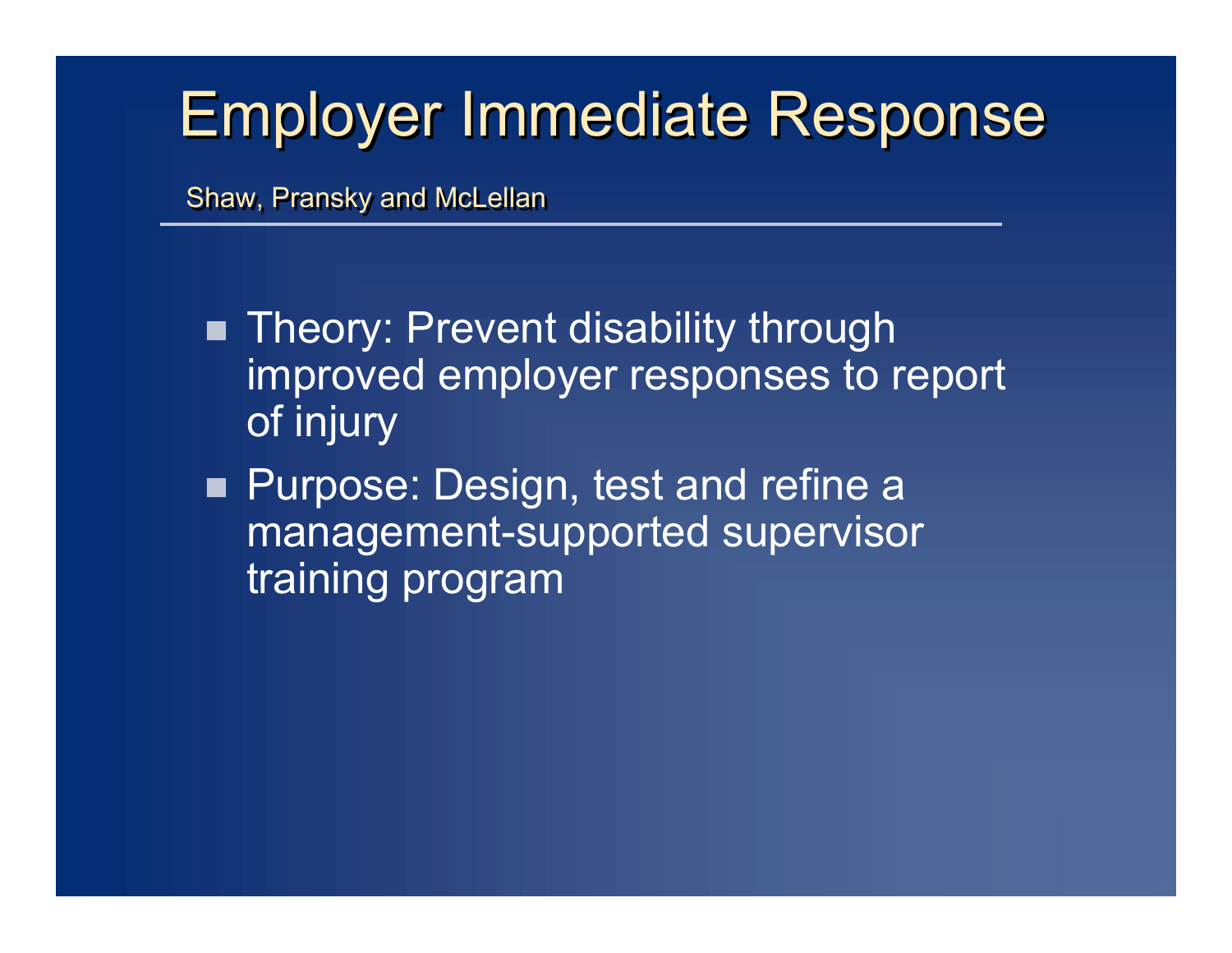# **Supervisor Training Program**

- **n** Immediate contact
- No blame/inquiry
- **n** Positive, empathic
- $\blacksquare$  "Want you back"
- **Ergo/safety educ.**
- **n** Problem-solving
- Regular follow-up
- **n** Accommodations
- **Norkplace update**
- **Functional inquiry**

**Two 2-hour sessions, interactive Mgmt endorsement Result: 20% less lost time**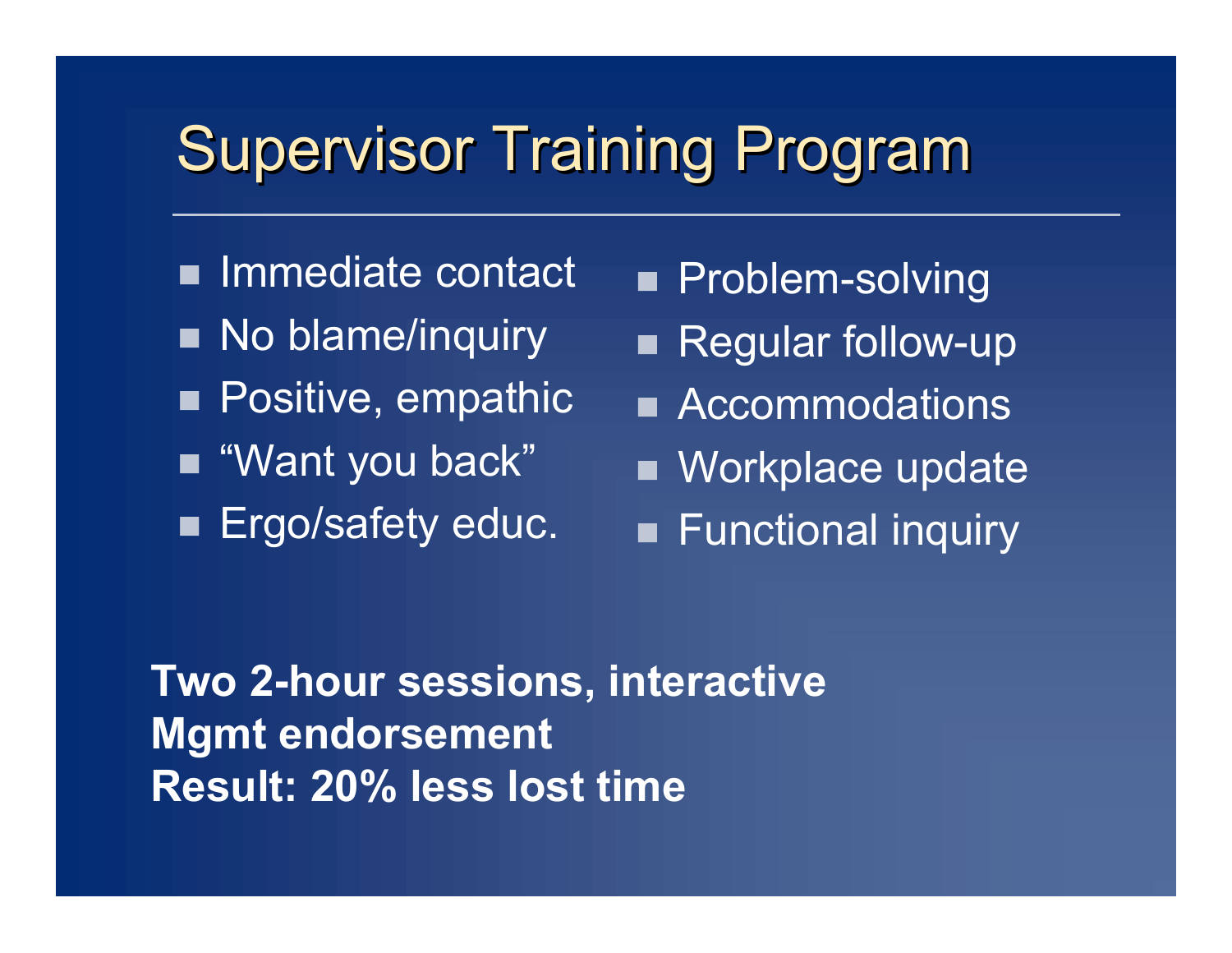### Mass media vs....mass media! Buchbinder, *et al*, *Spine*, Dec. 2001 Buchbinder, *et al*, *Spine*, Dec. 2001

- 1997-99: Media campaign, Victoria, Australia Australia
- **Example 3 Subsequent improvements: patient,** doctor, community belief/attitudes doctor, community belief/attitudes
	- Less LBP claims, medical costs, disability Less LBP claims, medical costs, disability charges charges
- Surveyed 1500 persons in Vic/NSW in late 2002 late 2002

n Results – still more awareness, n Results – still more awareness, persistent improvements in beliefs persistent improvements in beliefs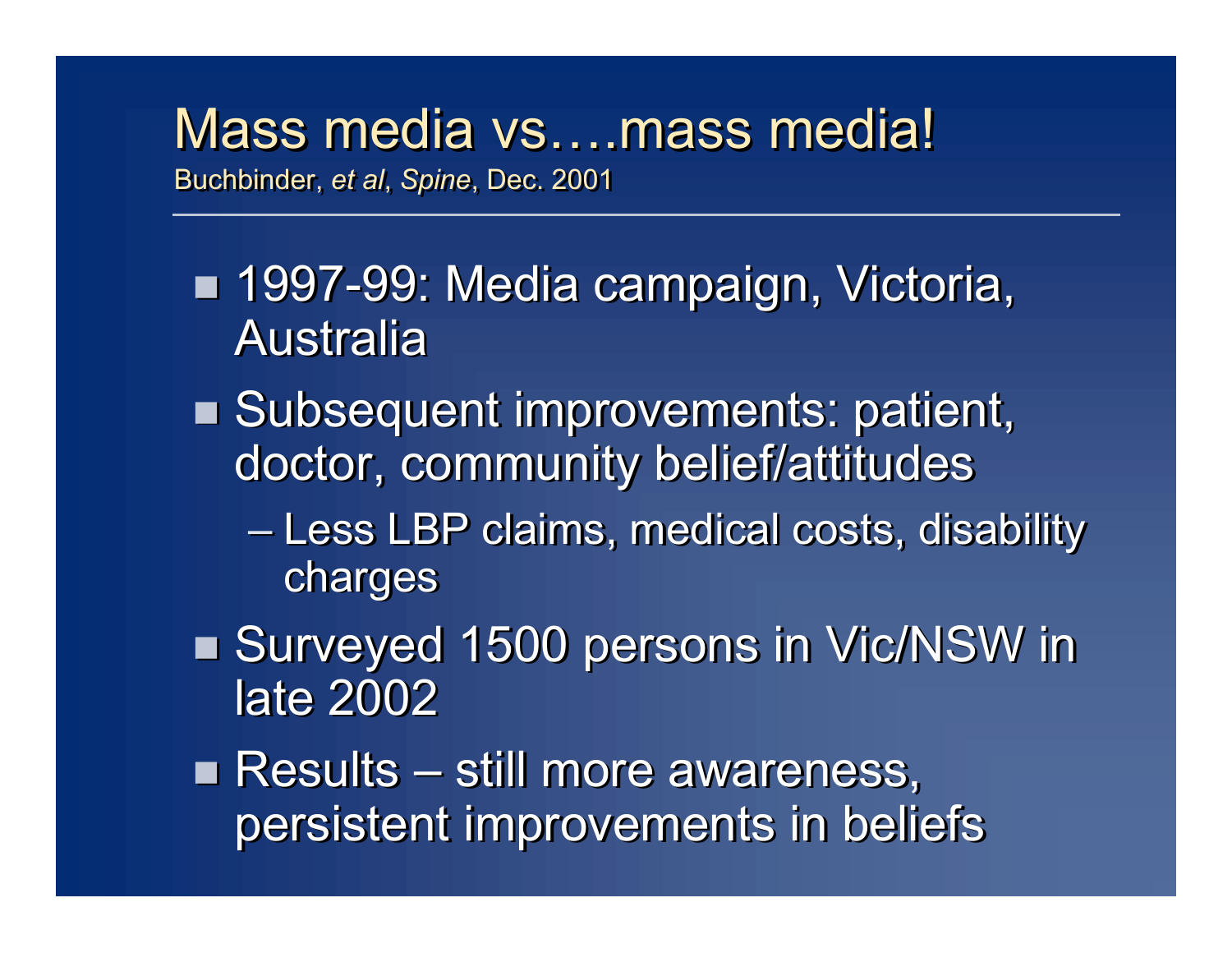# Risk prediction: Expectations for RTW

Do you think you will be able to do your regular job, without any restrictions, 4 weeks from now?



Can we intervene to improve outcomes?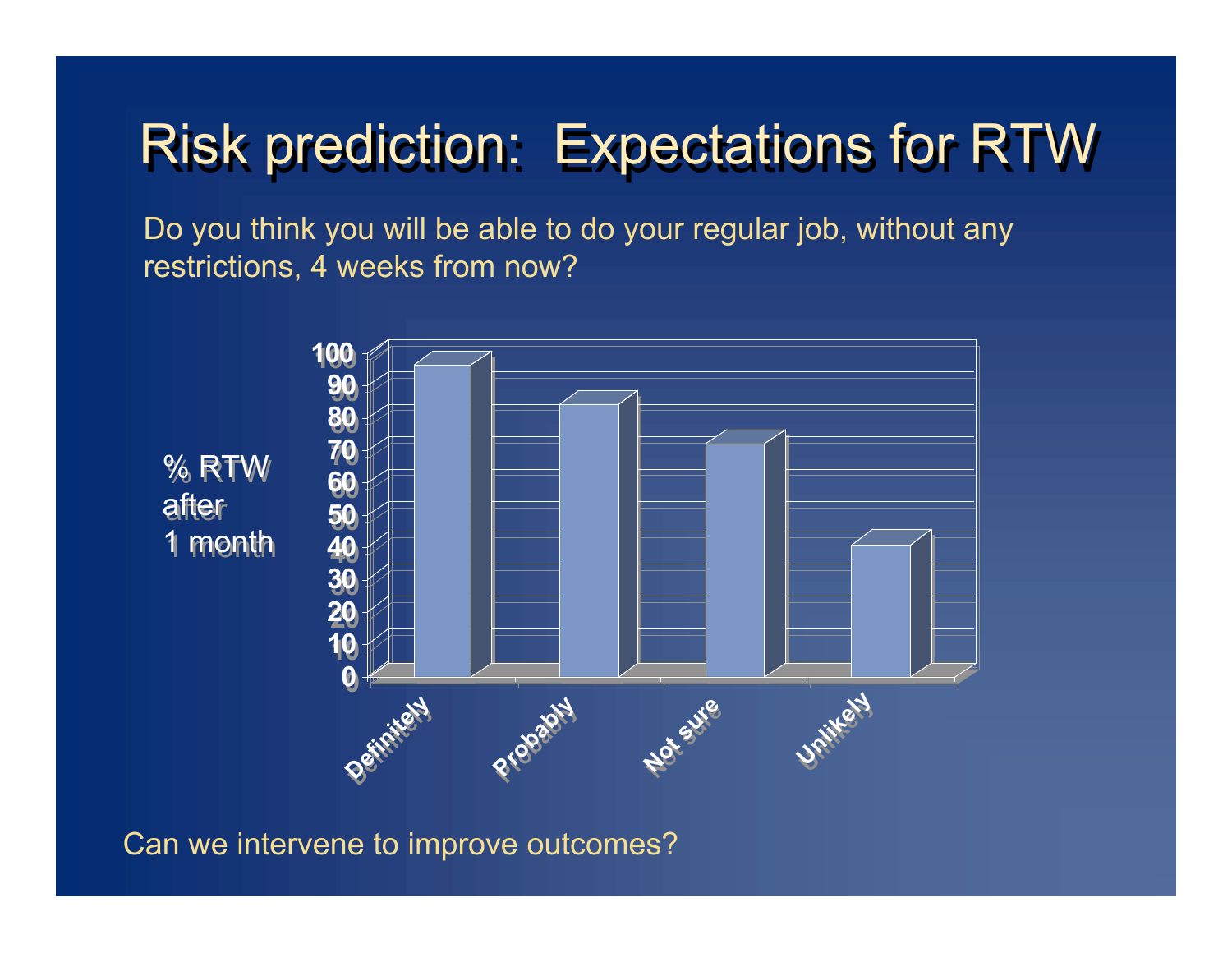# **Health Risks and WC Costs**



**Source: Musich, et al.** *JOEM* **2001; 43:534-541**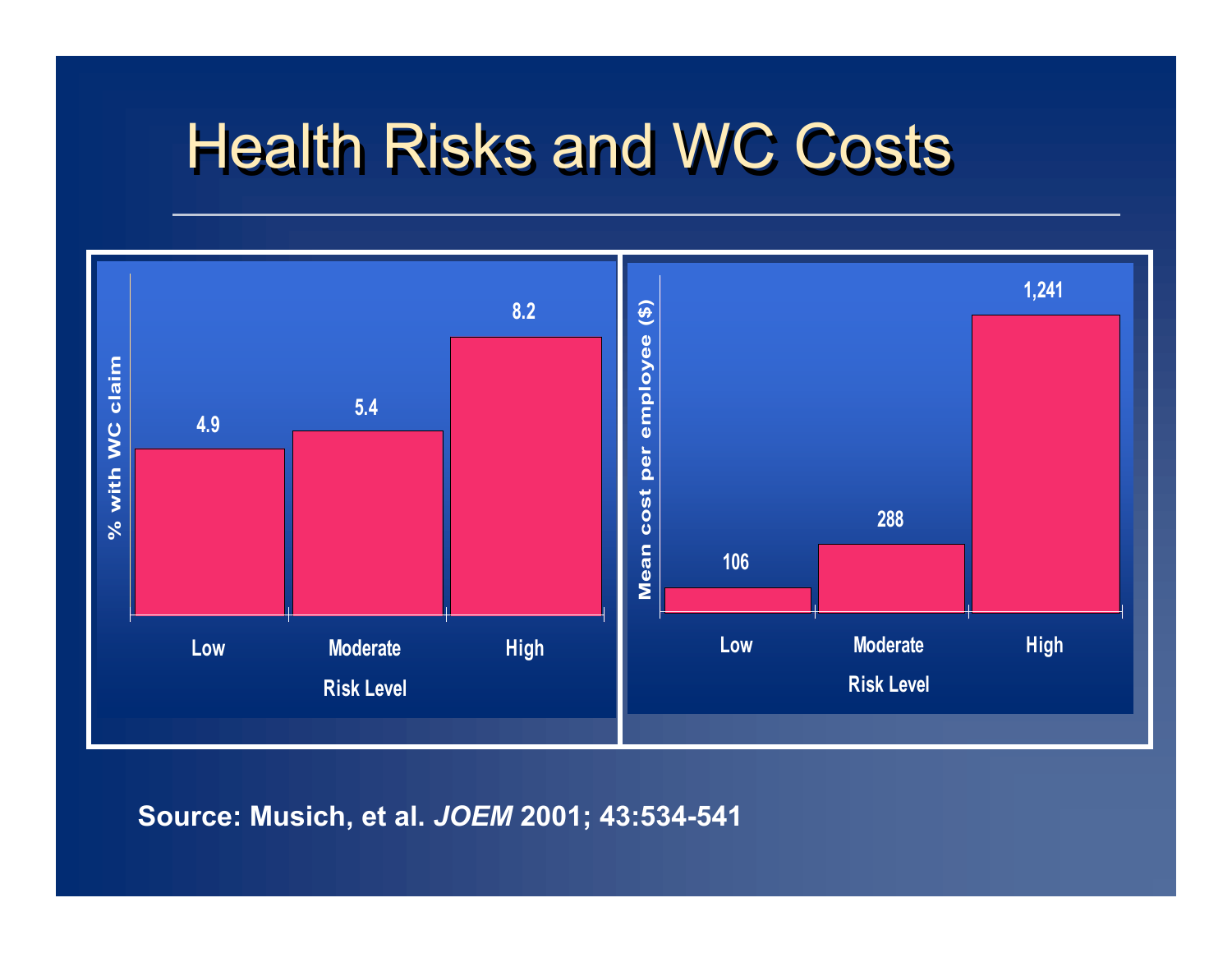# Health promotion and resilience

- **Health promotion participants in a large** telecommunication company telecommunication company
- n Compared to pre-program and to non-n Compared to pre-program and to nonparticipants, extensive adjustment for participants, extensive adjustment for confounders confounders
- STD episodes: same frequency, but RTW on average 8.3 days earlier RTW on average 8.3 days earlier Serxner et al JOEM 2001 Serxner et al JOEM 2001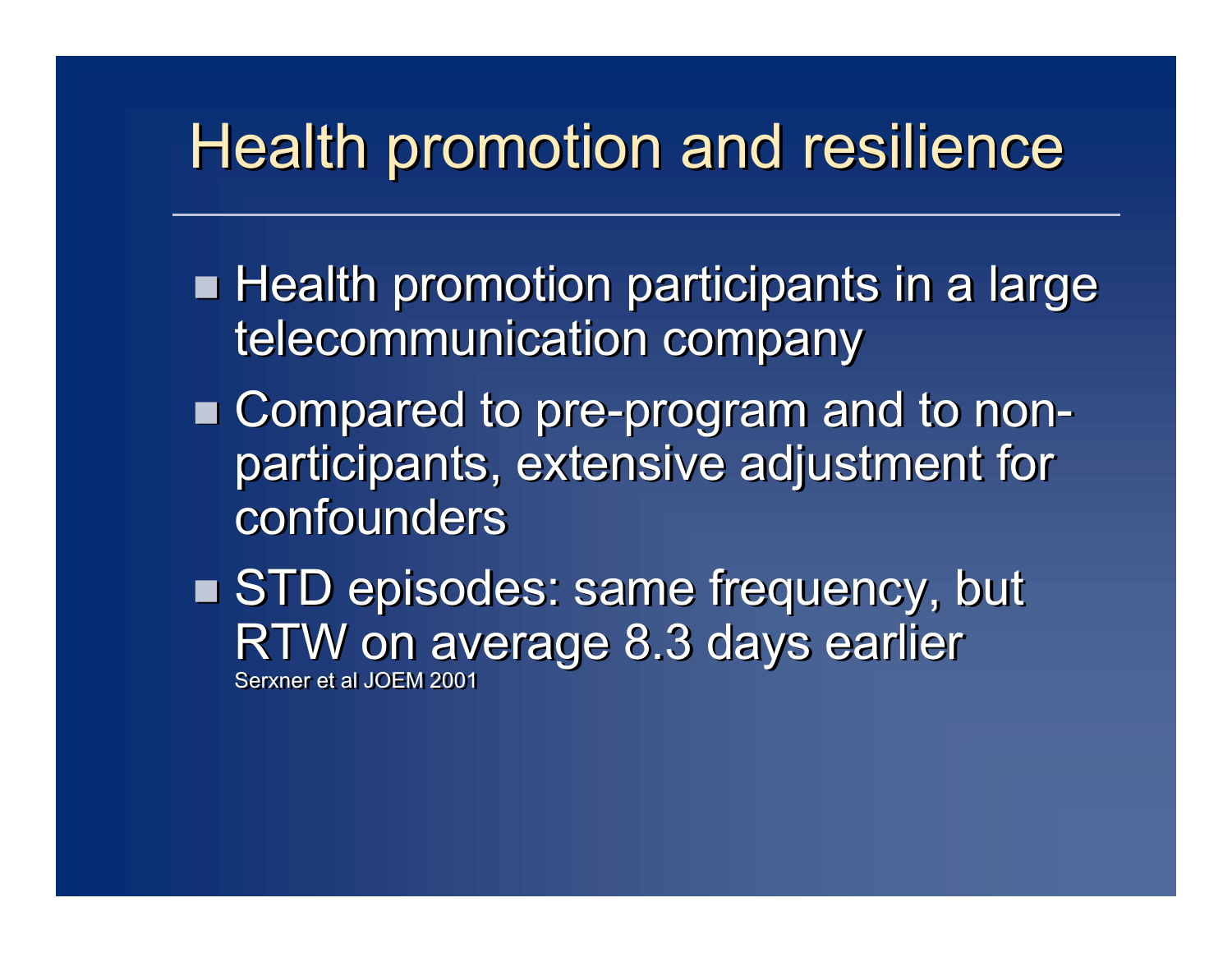# **NOSH** National Institute for<br> **NOSH** Occupational Safety and Health



Based on demonstration of better health promotion Based on demonstration of better health promotion outcomes with blue collar workers with a combined outcomes with blue collar workers with a combined individual and worksite-based approach to health risk individual and worksite-based approach to health risk reduction. reduction.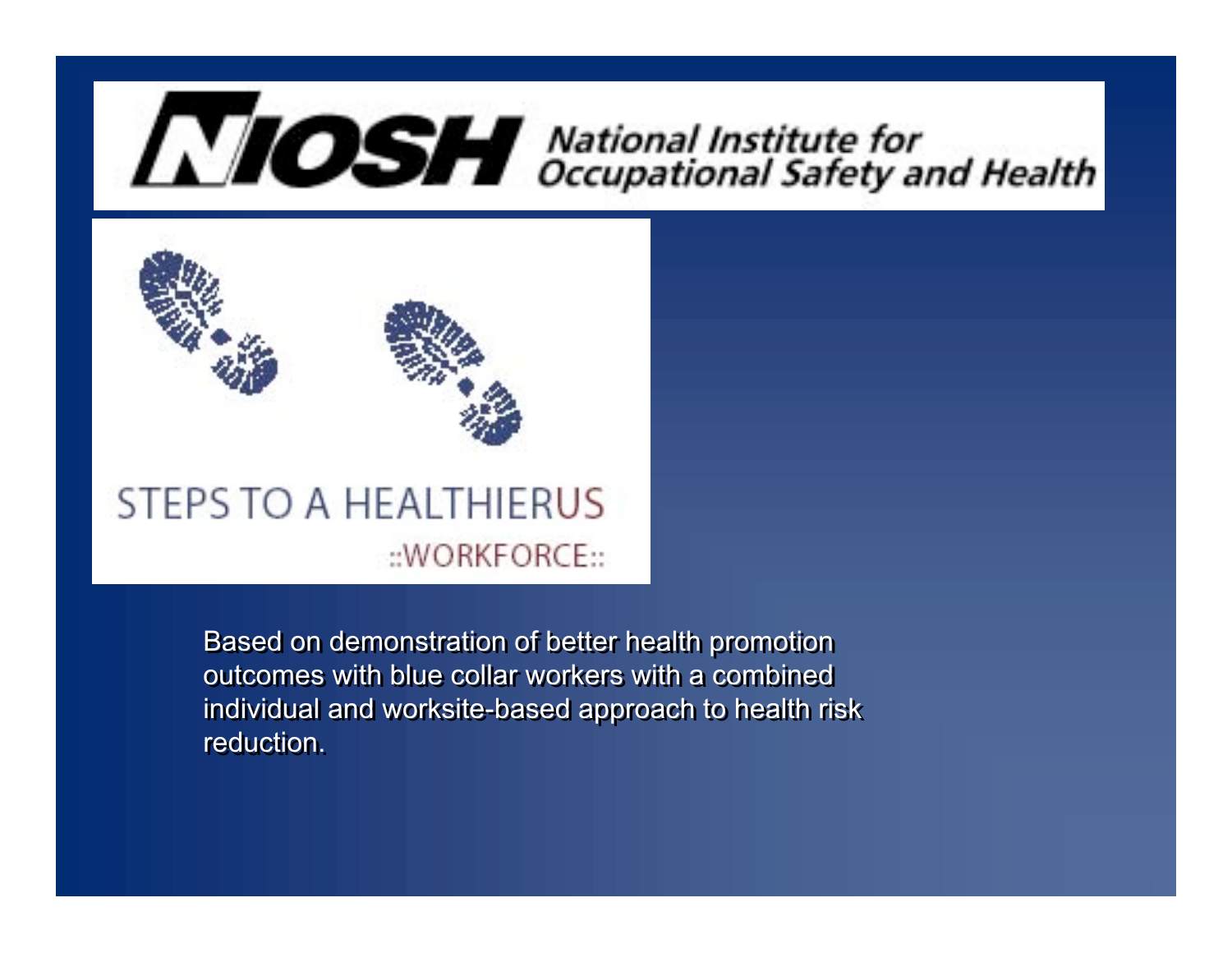## Provincial Health Model vs. WC Model

Provincial Objectives: Manage medical costs Provincial Objectives: Manage medical costs and provide care (80% = chronic illness) and provide care (80% = chronic illness) WC Objectives: Manage medical costs WC Objectives: Manage medical costs (80% = acute illness) AND return employee (80% = acute illness) AND return employee to productivity to productivity

> Manage Medical **Costs**

Return Worker to **Productivity**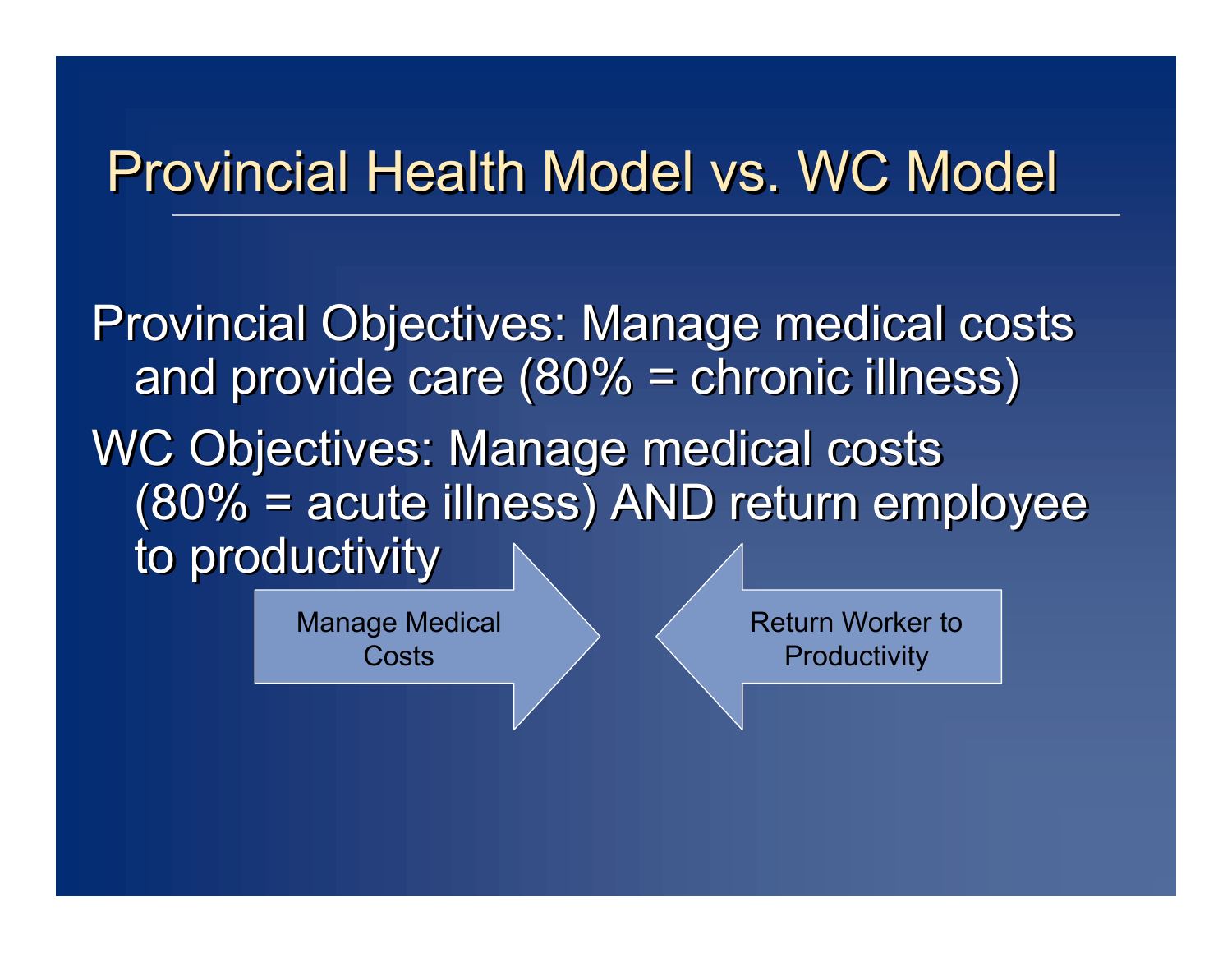# Aging, health risks and cumulative Aging, health risks and cumulative disability index (Vita, et al. 1998) disability index (Vita, et al. 1998)

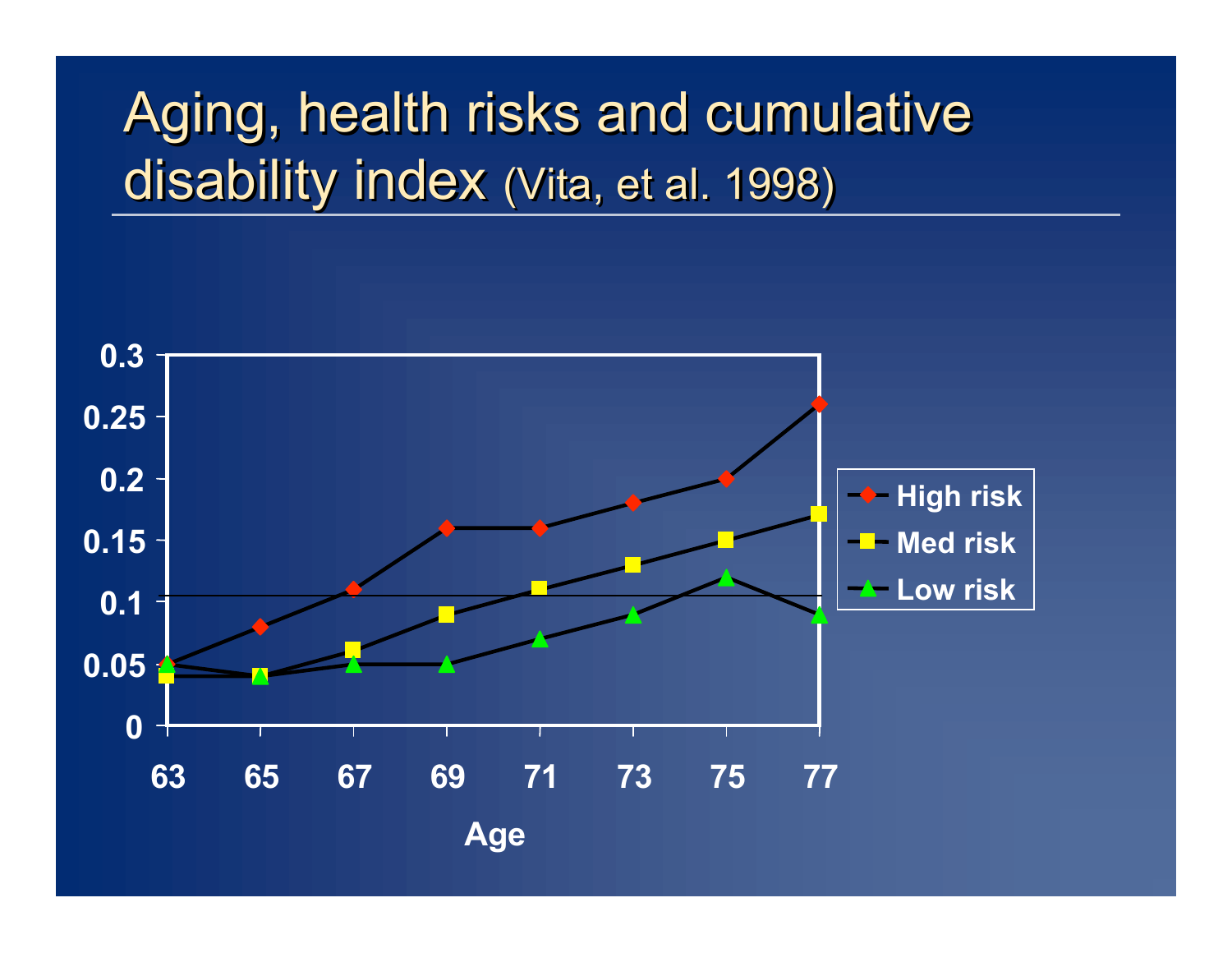## Future best practices???

- **n Preventive medicine (vaccination / wellness)**
- **Early risk prediction targeted approach**
- **n Addressing all psychosocial issues and** comorbidity (depressing / dehumanizing comorbidity (depressing / dehumanizing work) work)
- **Example 26 Tandials Independent of medical** issues issues
- Pay for performance: RTW and function
- Science-based policies